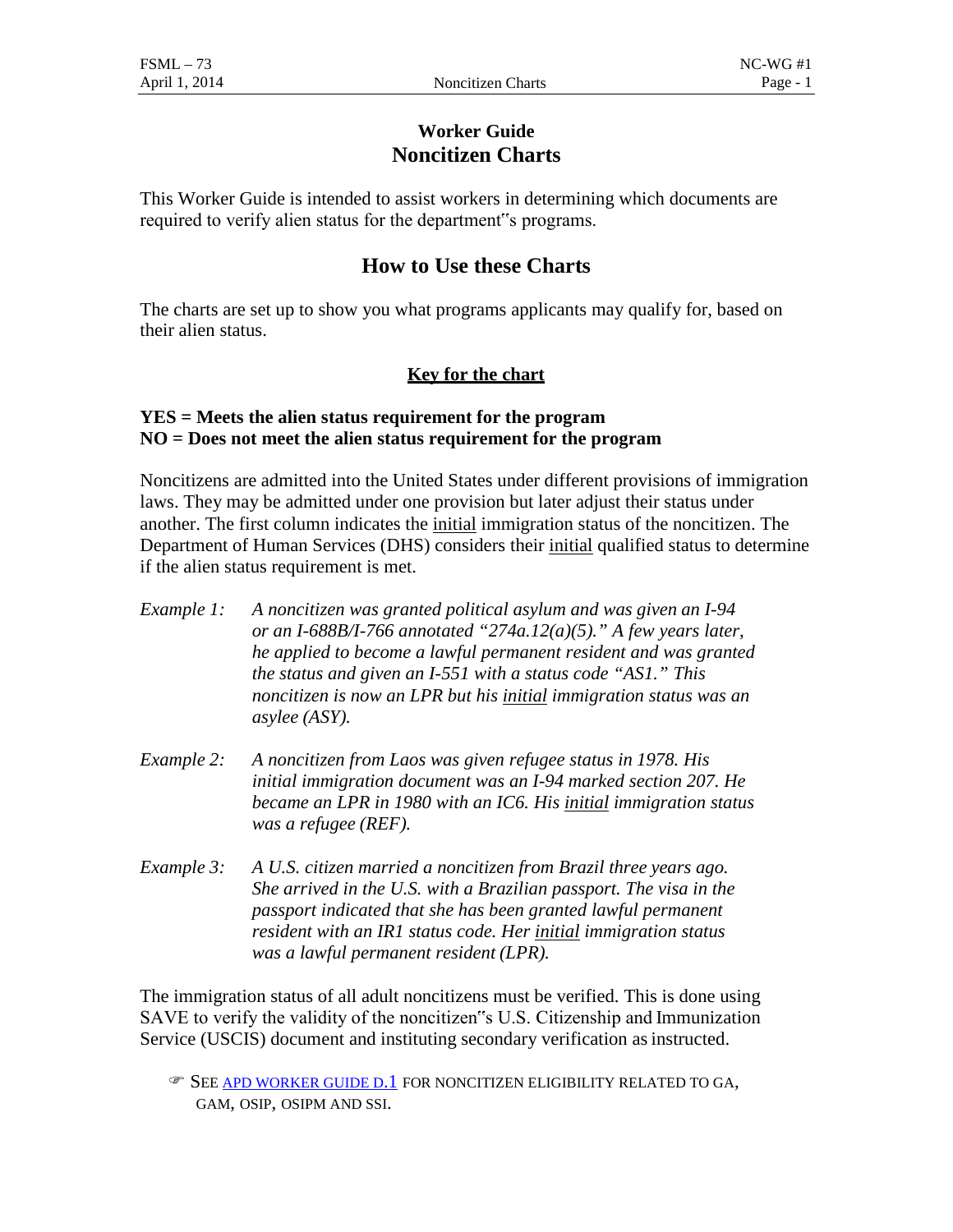#### SEE WORKER GUIDE #2 [\(NC-WG#2\)](https://www.oregon.gov/dhs/ssp/fsm/fsm/09nc-wg2.pdf#page=1) OF THE NONCITIZENS CHAPTER FOR EXAMPLES OF CITIZENSHIP DOCUMENTATION.

# Noncitizen Charts

[CHART A](https://www.oregon.gov/dhs/ssp/fsm/fsm/09nc-wg1.pdf#page=3): This chart is for the noncitizens only and does not reflect the entire family"s eligibility. Unless stated otherwise, these noncitizens are authorized to work. Chart A includes noncitizen eligibility information for the ERDC, REF, SNAP, TANF and TA-DVS programs.

**[CHART B:](https://www.oregon.gov/dhs/ssp/fsm/fsm/09nc-wg1.pdf#page=7)** Chart B includes noncitizen eligibility information for all medical programs except REFM. This chart is for noncitizens only and does not reflect the entire family"s eligibility.

**[CHART C:](https://www.oregon.gov/dhs/ssp/fsm/fsm/09nc-wg1.pdf#page=13)** This chart should not be used as a stand-alone chart. Chart C provides additional information for nonimmigrant children under age 19 identified in Chart B.

| <b>LPR</b> | <b>Lawful Permanent Residents</b>                                                                                                                                                                                                                       |
|------------|---------------------------------------------------------------------------------------------------------------------------------------------------------------------------------------------------------------------------------------------------------|
| <b>ASY</b> | People granted asylum                                                                                                                                                                                                                                   |
| <b>REF</b> | Refugees                                                                                                                                                                                                                                                |
| <b>AMR</b> | Amerasians                                                                                                                                                                                                                                              |
| <b>ENT</b> | <b>Cuban/Haitian Entrants</b>                                                                                                                                                                                                                           |
| <b>CHP</b> | <b>Cuban/Haitian Parolees</b>                                                                                                                                                                                                                           |
| <b>CHC</b> | A national of Cuba or Haiti who is subject of removal, deportation or exclusion<br>proceedings under the INA and with respect to who a final, nonappealable and<br>legally enforceable order of removal, deportation or exclusion has not been entered. |
| <b>CHA</b> | A national of Cuba or Haiti who has an application for asylum pending with the<br>USCIS and with respect to whom a final, non-appealable and legally enforceable<br>order of removal, deportation or exclusion has not been entered.                    |
| <b>TRF</b> | Victim of Human Trafficking                                                                                                                                                                                                                             |
| <b>SIV</b> | Iraqi or Afghan translators employed by the U.S. military entering with a Special<br>Immigrant Visa (SIV) under section $101(a)(27)$ of the Immigration and Nationality<br>Act.                                                                         |
| <b>HHL</b> | Hmong and Highland Laotian                                                                                                                                                                                                                              |
| <b>CBI</b> | <b>Canadian Born Indians</b>                                                                                                                                                                                                                            |
| <b>COL</b> | Permanently Residing Under the Color of Law                                                                                                                                                                                                             |
| <b>NON</b> | Nonqualifying noncitizen                                                                                                                                                                                                                                |
| <b>BAT</b> | Battered spouse or children of an LPR or a U.S. Citizen                                                                                                                                                                                                 |
| <b>PAR</b> | Paroled (non-Cuban or Haitian)                                                                                                                                                                                                                          |
| <b>NCS</b> | Noncitizen status                                                                                                                                                                                                                                       |
| <b>NIS</b> | <b>Nonimmigrant Status</b>                                                                                                                                                                                                                              |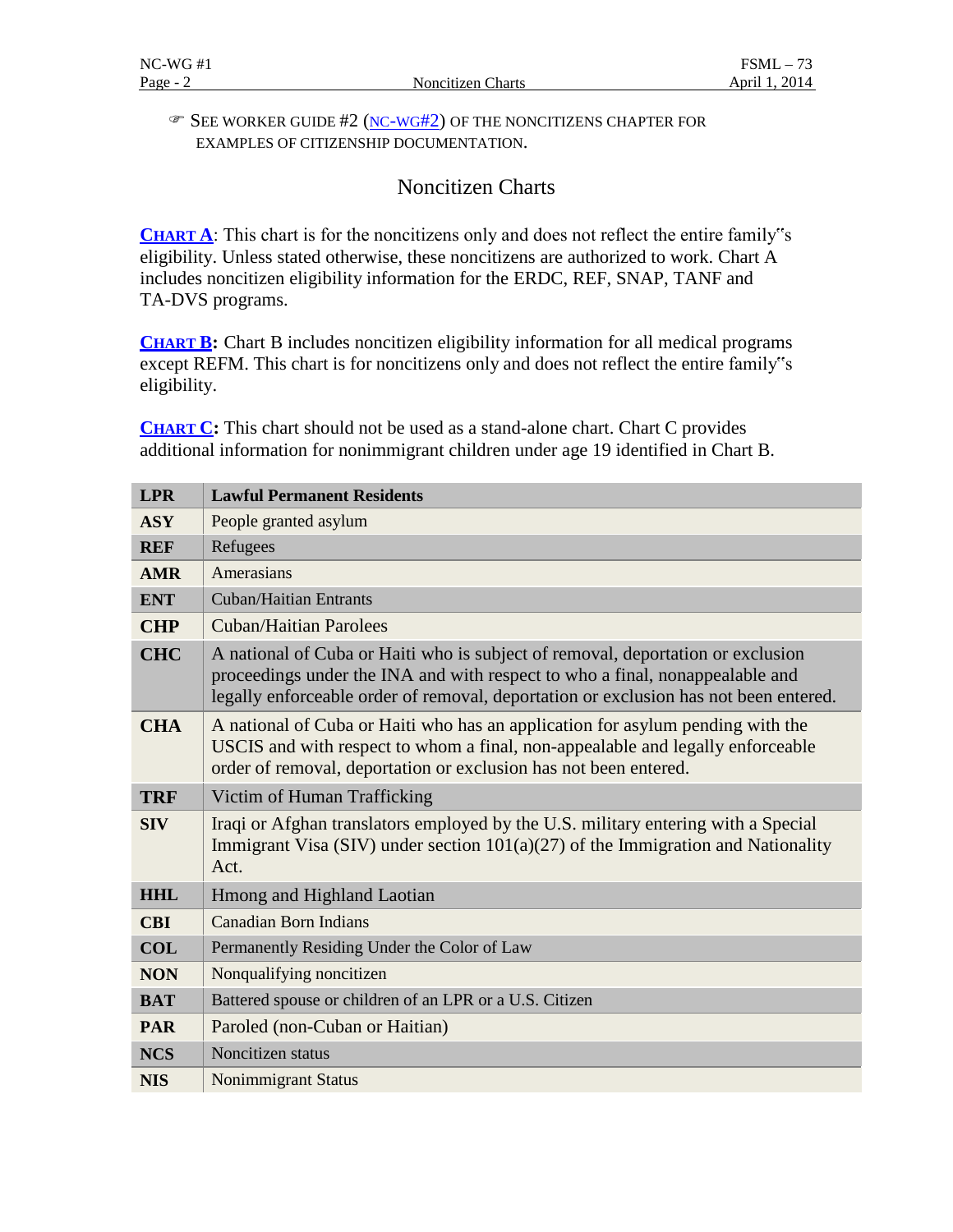### **Chart A CONSIDER EACH INDIVIDUAL SEPARATELY**

|            |                                                                                                                                                                 | ERDC,                  |              |                     |
|------------|-----------------------------------------------------------------------------------------------------------------------------------------------------------------|------------------------|--------------|---------------------|
|            | <b>USCIS FORM OR STATUS</b>                                                                                                                                     | TANF,<br><b>TA-DVS</b> | <b>SNAP</b>  | REF,<br><b>REFM</b> |
| <b>LPR</b> | I-551. Use for all I-551 cards unless the                                                                                                                       | Yes                    | 1            | N <sub>o</sub>      |
|            | following codes appear:                                                                                                                                         |                        |              |                     |
|            | See ASY if marked AS1 thru AS8, GA6,                                                                                                                            |                        |              |                     |
|            | GA7, GA8;                                                                                                                                                       |                        |              |                     |
|            | REF if marked RE, RE1 thru RE8;<br>$\bullet$                                                                                                                    |                        |              |                     |
|            | DBW if marked Z11, Z13, Z56, or Z75;                                                                                                                            |                        |              |                     |
|            | See AMR if marked AM1, AM2, or AM3<br>٠                                                                                                                         |                        |              |                     |
|            | See ENT if marked CNP, CH6, CU0, CU1<br>٠<br>and CU6 thru CU9                                                                                                   |                        |              |                     |
|            | See HHL if marked IC6 or IC7                                                                                                                                    |                        |              |                     |
|            | See TRF if marked ST0 or ST6 thru ST8                                                                                                                           |                        |              |                     |
| <b>LPR</b> | $I-1\overline{51^5}$                                                                                                                                            | Yes                    | $\mathbf{1}$ | No                  |
| <b>ASY</b> | I-94 marked section "208" or marked<br>"Visa 92" with the inscription "section 208"                                                                             | Yes                    | Yes          | Yes <sup>2</sup>    |
|            | I-94 or other travel document marked AS-1<br>$\bullet$<br>thru AS-3                                                                                             |                        |              |                     |
|            | I-766 EAD with provision of law<br>$\bullet$<br>274a.12(a)(5)                                                                                                   |                        |              |                     |
|            | I-688B with provision of law $274a.12(a)(5)$<br>٠                                                                                                               |                        |              |                     |
|            | Order from Immigration Judge granting<br>٠<br>asylum under section 208 of the INA (if the<br>Department of Homeland Security has<br>waived the right to appeal) |                        |              |                     |
|            | Asylum approval letter pursuant to section<br>٠<br>208 of the INA                                                                                               |                        |              |                     |
|            | Written decision from Board of Immigration<br>Appeals (BIA)                                                                                                     |                        |              |                     |
|            | I-730 Approval letter<br>$\bullet$                                                                                                                              |                        |              |                     |
| <b>ASY</b> | I-551 marked AS1 thru AS8, GA6, GA7,                                                                                                                            | Yes                    | Yes          | N <sub>o</sub>      |
|            | GA <sub>8</sub>                                                                                                                                                 |                        |              |                     |
| <b>REF</b> | I-94 marked section "207" of the INA or<br>$\bullet$<br>marked "Visa 93" with the inscription<br>"section 207"                                                  | Yes                    | Yes          | Yes <sup>2</sup>    |
|            | I-94 or other travel document marked RE1<br>$\bullet$<br>thru RE5                                                                                               |                        |              |                     |
|            | I-766 EAD with provision of law<br>$\bullet$<br>274a.12(a)(3)                                                                                                   |                        |              |                     |
|            | Form I-571                                                                                                                                                      |                        |              |                     |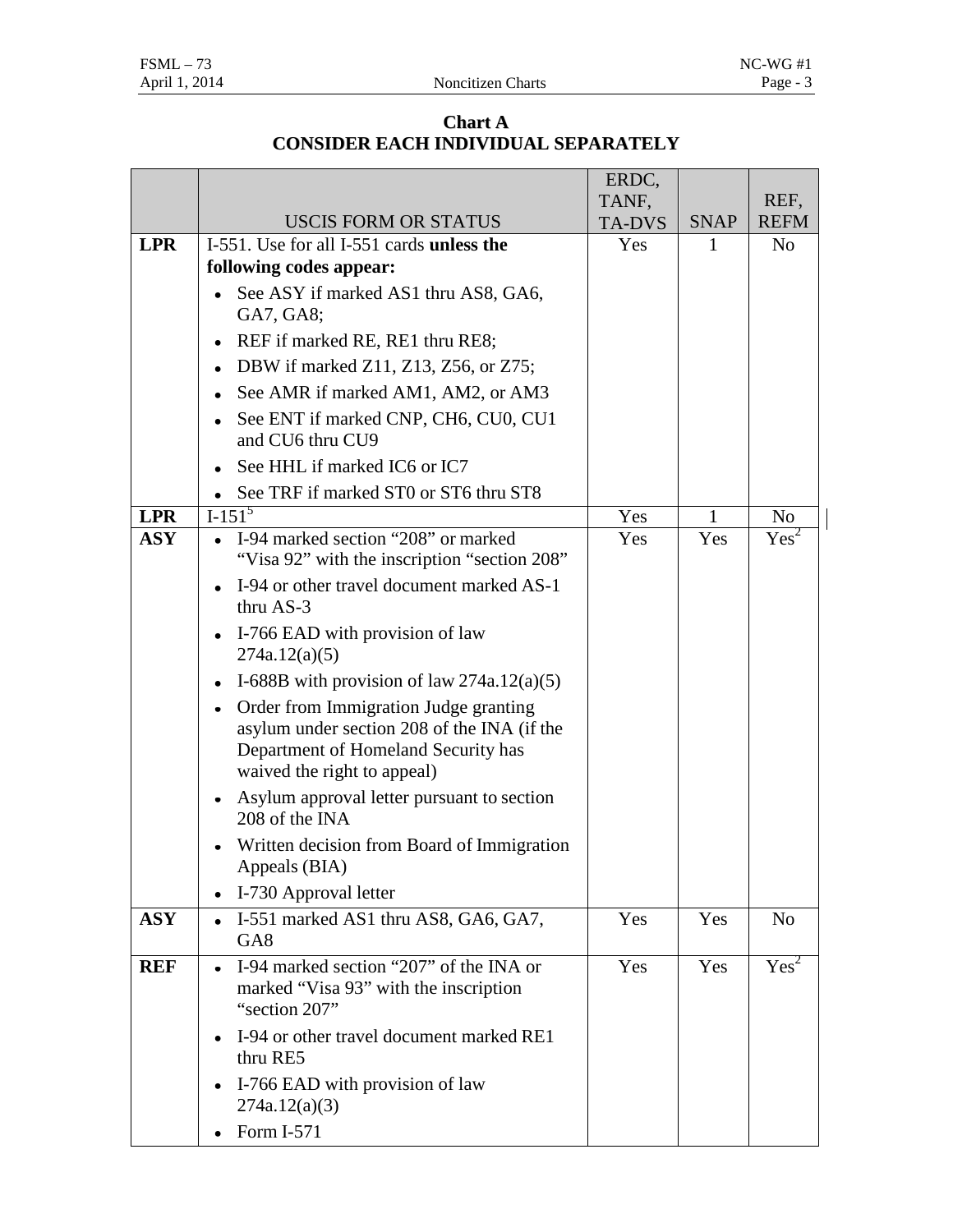|            |                                                                                                                                                         | ERDC,<br>TANF, |             | REF,              |
|------------|---------------------------------------------------------------------------------------------------------------------------------------------------------|----------------|-------------|-------------------|
|            | <b>USCIS FORM OR STATUS</b>                                                                                                                             | <b>TA-DVS</b>  | <b>SNAP</b> | <b>REFM</b>       |
|            | • I-688 EAD with provision of law                                                                                                                       |                |             |                   |
|            | 274a.12(a)(3)I-551 marked AM1, AM2,                                                                                                                     |                |             |                   |
|            | AM3, CH6, CNP, CU0, CU6 thru CU9, IC6,<br>IC7, RE, RE1 thru RE8                                                                                         |                |             |                   |
| <b>REF</b> | I-551 marked RE, RE1 thru RE8                                                                                                                           | Yes            | Yes         | No.               |
| <b>AMR</b> | I-94 marked with AM1 thru AM3<br>$\bullet$                                                                                                              | Yes            | Yes         | $Yes^3$           |
|            | I-551 marked with AM6 thru AM8<br>$\bullet$                                                                                                             |                |             |                   |
|            | Vietnamese Exit Visa with codes AM1 thru<br>٠<br>AM3                                                                                                    |                |             |                   |
|            | Vietnamese passport with codes AM1 thru<br>$\bullet$<br>AM3                                                                                             |                |             |                   |
|            | U.S. passport with codes AM1 thru AM3<br>$\bullet$                                                                                                      |                |             |                   |
| <b>AMR</b> | I-551 marked AM1; AM2; and AM3                                                                                                                          | Yes            | Yes         | No                |
| <b>ENT</b> | <b>Must be Cuban/Haitian:</b><br>I-94 stamped parole "Cuban/Haitian Entrant                                                                             | Yes            | Yes         | Yes <sup>5</sup>  |
|            | (Status Pending)" – could refer to $212(d)(5)$<br>I-551 with code CH6                                                                                   |                |             |                   |
|            | I-94 stamped parole into the U.S. on or after<br>$\bullet$                                                                                              |                |             |                   |
|            | April 21, $1980$ – could refer to $212(d)(5)$                                                                                                           |                |             |                   |
|            | Cuban or Haitian passport stamped with<br>$\bullet$<br>212(d)(5) after October 10, 1980                                                                 |                |             |                   |
| <b>ENT</b> | <b>Must be Cuban/Haitian:</b><br>I-551 marked CNP, CU0, CU1, CU6 thru<br>CU9, NC6 thru NC9, HA6 thru HA9, HB6<br>thru HB9, HC6 thru HC9, HD6 thru HD9   | Yes            | Yes         | N <sub>o</sub>    |
| <b>CHP</b> | <b>Must be Cuban/Haitian:</b><br>I-94 showing parole into the U.S. $-$ could<br>refer to $212(d)(5)$ or "EWI"                                           | Yes            | Yes         | Yes <sup>5</sup>  |
|            | I-766 EAD with provision of law<br>$\bullet$<br>$274a.12(a)(4)$ or $274.12(c)(11)$ both must<br>have confirmation of nationality (Cuban or<br>Haitian)  |                |             |                   |
|            | I-688B EAD with provision of law<br>$\bullet$<br>$274a.12(a)(4)$ or $274.12(c)(11)$ both must<br>have confirmation of nationality (Cuban or<br>Haitian) |                |             |                   |
| <b>CHC</b> | <b>Must be Cuban/Haitian:</b><br>USCIS forms I-221; I-862; I-220A; I-122; I-<br>221S                                                                    | Yes            | Yes         | Yes <sup>11</sup> |
|            | I-589 stamped Executive Office for<br>Immigration Review (EOIR)                                                                                         |                |             |                   |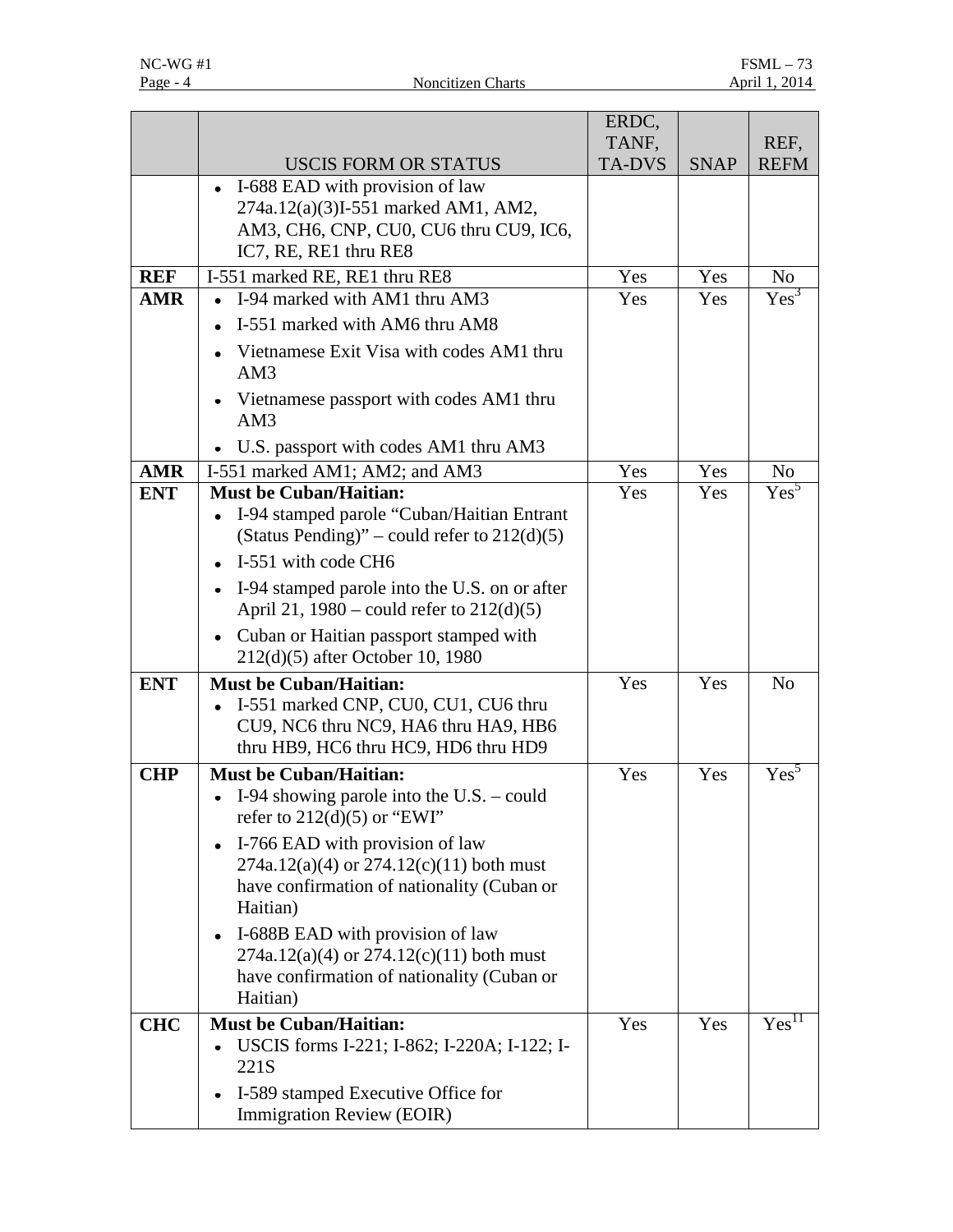|            |                                                                                                                                              | ERDC,              |                  |                   |
|------------|----------------------------------------------------------------------------------------------------------------------------------------------|--------------------|------------------|-------------------|
|            |                                                                                                                                              | TANF,              |                  | REF,              |
|            | <b>USCIS FORM OR STATUS</b>                                                                                                                  | <b>TA-DVS</b>      | <b>SNAP</b>      | <b>REFM</b>       |
|            | I-485 stamped EOIR<br>$\bullet$                                                                                                              |                    |                  |                   |
|            | $EOIR-26$                                                                                                                                    |                    |                  |                   |
|            | I-766 EAD with provision of law<br>٠<br>274a.12(c)(10)                                                                                       |                    |                  |                   |
|            | I-688B EAD with provision of law<br>$\bullet$<br>274a.12(c)(10)                                                                              |                    |                  |                   |
|            | Other applications for relief date stamped by<br>$\bullet$<br><b>EOIR</b>                                                                    |                    |                  |                   |
|            | Other documentation pertaining to the<br>٠<br>applicant"s removal, exclusion, or<br>deportation proceedings                                  |                    |                  |                   |
| <b>CHA</b> | <b>Must be Cuban/Haitian:</b>                                                                                                                | Yes                | Yes              | Yes <sup>11</sup> |
|            | I-766 EAD with provision of law                                                                                                              |                    |                  |                   |
|            | 274a.12(c)(8)                                                                                                                                |                    |                  |                   |
|            | I-688B EAD with provision of law<br>$\bullet$                                                                                                |                    |                  |                   |
|            | 274a.12(c)(8)                                                                                                                                |                    |                  |                   |
| <b>PAR</b> | I-94 marked section " $212(d)(5)$ " Document will                                                                                            | Yes                | 1                | N <sub>o</sub>    |
|            | indicate that the individual has been paroled for                                                                                            |                    |                  |                   |
| <b>PAR</b> | at least one year. Non-Cuban/Haitian<br>I-94 marked "Visa 91"                                                                                | Yes                | 4                | N <sub>o</sub>    |
| <b>DBW</b> | I-551 marked Z11, Z13, Z56 or Z75<br>٠                                                                                                       | Yes                | Yes              | N <sub>0</sub>    |
|            | I-688B annotated $274a.12(a)(10)$<br>$\bullet$                                                                                               |                    |                  |                   |
|            | I-766 annotated $274a.12(a)(10)$                                                                                                             |                    |                  |                   |
| <b>HHL</b> | I-551 marked IC6, IC7, RE, RE6, RE7 and RE8                                                                                                  | Yes                | Yes <sup>6</sup> | N <sub>o</sub>    |
| <b>CBI</b> | Canadian-born Indians; see 8 for more info.                                                                                                  | Yes                | Yes              | No                |
| <b>COL</b> | Permanently Residing Under Color of Law                                                                                                      | $\mathrm{No}^{14}$ | N <sub>o</sub>   | N <sub>o</sub>    |
|            | including citizens of the Marshall Islands,                                                                                                  |                    |                  |                   |
|            | Republic of Palau and Federated States of                                                                                                    |                    |                  |                   |
|            | Micronesia. I-94 marked CFA/MIS, CFA/FSM,                                                                                                    |                    |                  |                   |
| <b>NON</b> | <b>CFA/PAL</b><br>I-94 marked "K Visa"                                                                                                       |                    | N <sub>o</sub>   | N <sub>o</sub>    |
|            | I-130 or I-129                                                                                                                               | No <sup>14</sup>   |                  |                   |
|            |                                                                                                                                              |                    |                  |                   |
|            | I-130 marked "V Visa"                                                                                                                        |                    |                  |                   |
|            | I-854 marked "S Visa"<br>$\bullet$                                                                                                           |                    |                  |                   |
|            | I-94 marked "EWI" (non-Cuban/Haitian)<br>٠                                                                                                   |                    |                  |                   |
| <b>TRF</b> | An official letter of certification from the<br>U.S. Department of Health and Human<br>Services, Office of Refugee Resettlement<br>$(ORR)$ . | $Yes^9$            | Yes <sup>9</sup> | Yes <sup>9</sup>  |
|            | Children victims of trafficking (under the age<br>$\bullet$<br>of 18) do not need to be certified in order to                                |                    |                  |                   |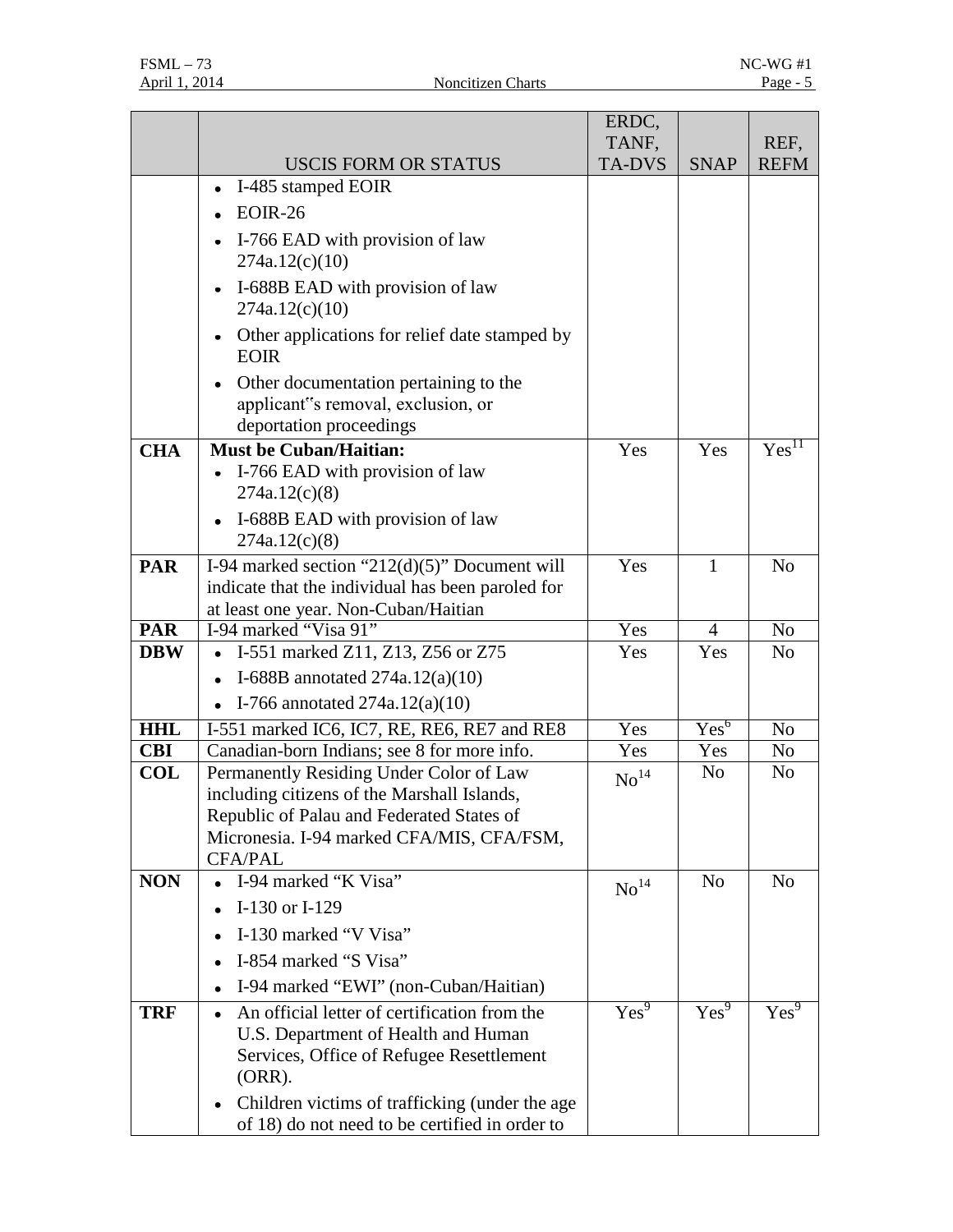|            |                                                                                                                                                                                                                                                                   | ERDC,<br>TANF,                                    |                | REF,              |
|------------|-------------------------------------------------------------------------------------------------------------------------------------------------------------------------------------------------------------------------------------------------------------------|---------------------------------------------------|----------------|-------------------|
|            | <b>USCIS FORM OR STATUS</b>                                                                                                                                                                                                                                       | <b>TA-DVS</b>                                     | <b>SNAP</b>    | <b>REFM</b>       |
|            | receive services and benefits. ORR will issue<br>a letter stating that a child is a victim of a<br>severe form of trafficking and is therefore<br>eligible for benefits                                                                                           |                                                   |                |                   |
| <b>TRF</b> | I-94 marked "T Visa," "T-2 Visa," "T-3<br>$\bullet$<br>Visa," "T-4 Visa," or "T-5 Visa"<br>$I-94A$                                                                                                                                                                | $Yes^{12}$                                        | $Yes^{12}$     | $Yes^{12}$        |
|            |                                                                                                                                                                                                                                                                   |                                                   |                |                   |
| <b>TRF</b> | I-551 marked ST0; ST6; ST7; ST8<br>$\bullet$                                                                                                                                                                                                                      | Yes                                               | Yes            | N <sub>o</sub>    |
| <b>BAT</b> | I-797 establishing or extending prima facie case<br>for an I-360 Self-petition                                                                                                                                                                                    | $Yes^{10}$                                        | 1              | N <sub>o</sub>    |
| <b>SIV</b> | Iraqi or Afghan passport with an immigrant<br>$\bullet$<br>visa stamp of SI1; SI2; SI3; SQ1; SQ2; or<br>SQ3 (I-94 will show date of entry)<br>I-551 showing Iraqi or Afghan nationality<br>$\bullet$<br>with immigrant visa of SI6; SI7; SI9; SQ6;<br>SQ7; or SQ9 | Yes                                               | Yes            | Yes <sup>13</sup> |
| <b>NIS</b> | Any document marked, U-Visa"                                                                                                                                                                                                                                      | $\mathrm{No}^{14}$                                | N <sub>0</sub> | N <sub>o</sub>    |
|            | I-688A, I-688B/I-766 (except noted above)                                                                                                                                                                                                                         | These are work<br>authorization documents<br>only |                |                   |

- **1** Meet alien status if they:
	- (a) meet SNAP definition of disability;
	- (b) are under age 18;
	- (c) have been a qualified noncitizen for five or moreyears;
	- (d) are LPR and have worked or can be credited with 40 qualifying quarters ofwork;
	- (e) are a veteran of the U.S. Armed Forces, who was honorably discharged not on account of alien status and who fulfills the minimum active-duty service requirement;
	- (f) are on active duty in the U.S. Armed Forces; or
	- (g) are the spouse or unmarried dependent child(ren) of an individual described in (e) or (f).
- **2** Meets alien status requirement for the first eight months from the date their immigration status was granted. For refugees, the first month is the month the refugee arrived in the U.S. For asylees, the first month is the month they receive their asylum status.
- **3** Yes, if the Amerasian has not been in the U.S. for more than eight months.
- **4** Do not meet alien status if they are paroled into the U.S. for less than one year. See **1** if they are paroled for at least one year.
- **5** Yes, for Cuban and Haitians only. Also, must not have been in the U.S. for more than eight months.
- **6** If the individual was not admitted as a refugee, the person meets alien status if he or she was a member, the spouse or dependent child of the member, of the tribe that took part in a military or rescue operation during the Vietnam War era. See this section, pages 4-5 for more information
- **7** Card expired in 3/96; refer to USCIS for renewal. Do not delay or deny benefits if otherwise eligible.<br>**8** INS documents showing status "S13" or Canadian birth certificate, with a letter, card or other birth
- **8** INS documents showing status "S13" or Canadian birth certificate, with a letter, card or other birth record issued by the tribe that indicates the person is at least "one-half American Indian blood." Also, members of tribes which are recognized and eligible to receive services from the U.S. Bureau of Indian Affairs.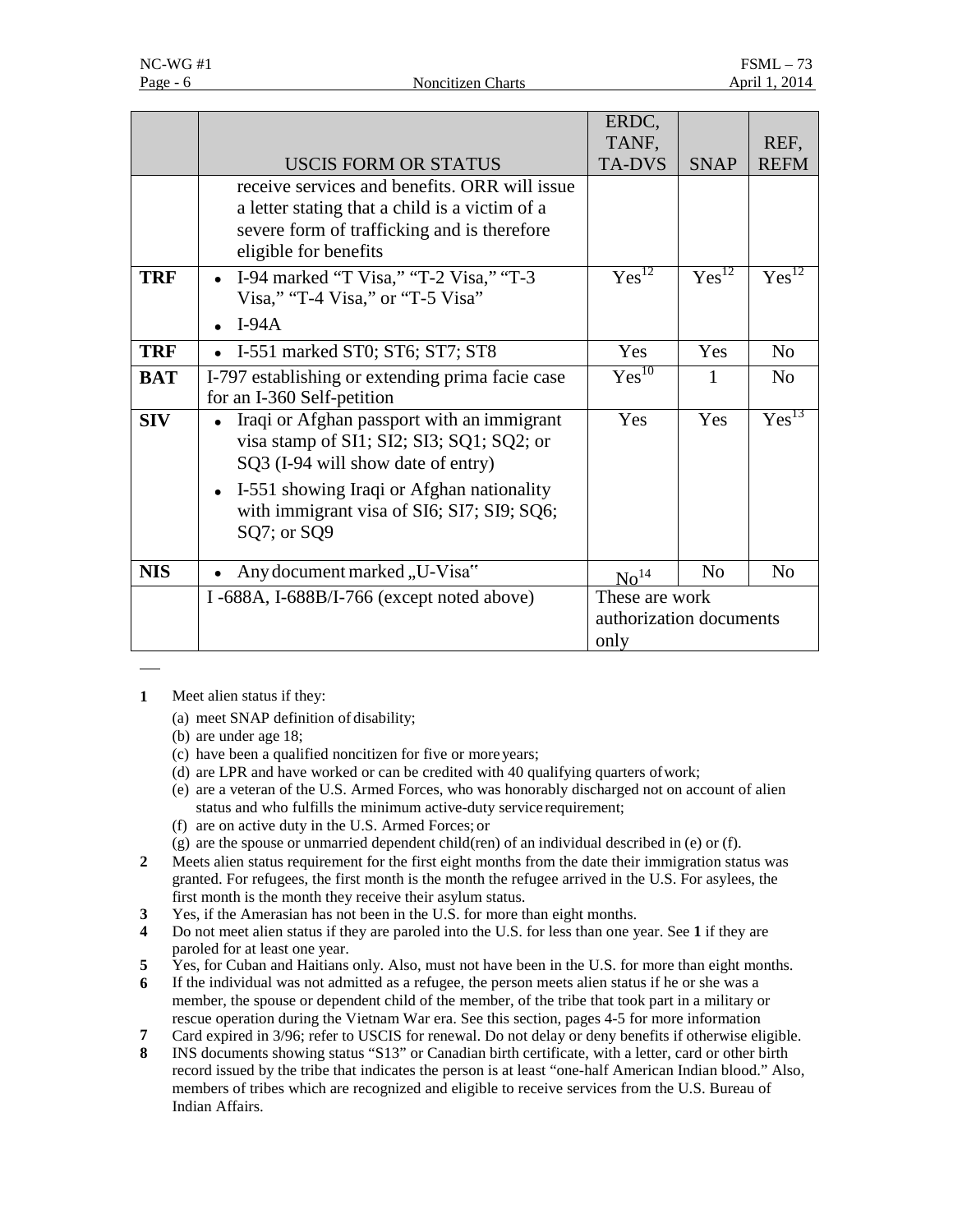| $FSML -$<br>73 |                          | $NC-WG#1$ |
|----------------|--------------------------|-----------|
| April 1, 2014  | <b>Noncitizen Charts</b> | $Page -$  |

**9** Call the toll-free trafficking verification line at 866-401-5510 to notify the Office of Refugee Resettlement (ORR) of the benefits for which the individual has applied. (Note: At this time, the

DHS Systematic Alien Verification for Entitlements (SAVE) system does not contain information about victims of severe forms of trafficking or nonimmigrant alien family members.

**10** Meets qualified alien status for TANF and ERDC if (1) the self-petitioning spouse does not live in the household with the abuser, and (2) the benefits are needed to enable the applicant and/or the applicant"s child to become self-sufficient following separation from the abuser; or are needed to escape the abuser; or are needed due to a loss of financial support from the abuser; or are needed due to a reduction in earnings or job loss due to the battery, and (3) the abuse happened in the USA. For SNAP, meets alien status requirement if it has been five years since the date prima facie evidence was established.

- **11** Please contact DHS Refugee Program central office to confirm immigration status.
- **12** If the status was granted while the individual(s) was in the country, the date of entry is the Notice Date on the I-797. If the individual(s) entered the U.S. with a T Visa, the date of entry is the entry date on the I-94. In either case, the trafficking verification line must still be notified and confirmed as stated in **9**.
- **13** If the individual was granted SIV status while the individual was in the U.S., the date of entry is the date the status was granted. If the individual entered the U.S. with the status, the date of entry is the arrival date stamped in the I-94.
- **14** Citizenship requirements can be waived for TANF and TA-DVS cases when the noncitizen is escaping domestic violence or their safety is at risk due to domestic violence.

*Note: There was no minimum active-duty service requirement for individuals who joined the Armed Forces prior to 9/7/80. Individuals who joined after 9/7/80 must serve a minimum of two years or a duration they were called or ordered to active duty.*

### **Chart B ALL MEDICAL PROGRAMS EXCEPT REFM CONSIDER EACH INDIVIDUAL SEPARATELY**

|            | Use this chart for all medical programs except REFM |             |             |  |  |
|------------|-----------------------------------------------------|-------------|-------------|--|--|
|            | (Includes BCCM, CEC, CEM, EXT, HKC, MAA, MAF, OHP,  |             |             |  |  |
|            | <b>OSIPM, SAC and QMB)</b>                          |             |             |  |  |
|            | <b>USCIS FORM OR STATUS</b>                         | For         | For         |  |  |
|            |                                                     | individuals | individuals |  |  |
|            |                                                     | 19 and over | under 19    |  |  |
| <b>LPR</b> | I-551. Use for all I-551 cards                      |             |             |  |  |
|            | unless the following codes                          |             |             |  |  |
|            | appear:                                             |             |             |  |  |
|            | See ASY if marked AS1 thru<br>AS8, GA6, GA7, GA8;   |             |             |  |  |
|            | • REF if marked RE, RE1 thru<br><b>RE8;</b>         |             |             |  |  |
|            | DBW if marked Z11, Z13,<br>Z56 or Z75;              |             |             |  |  |
|            | See AMR if marked AM1,<br>AM2 or AM3;               |             |             |  |  |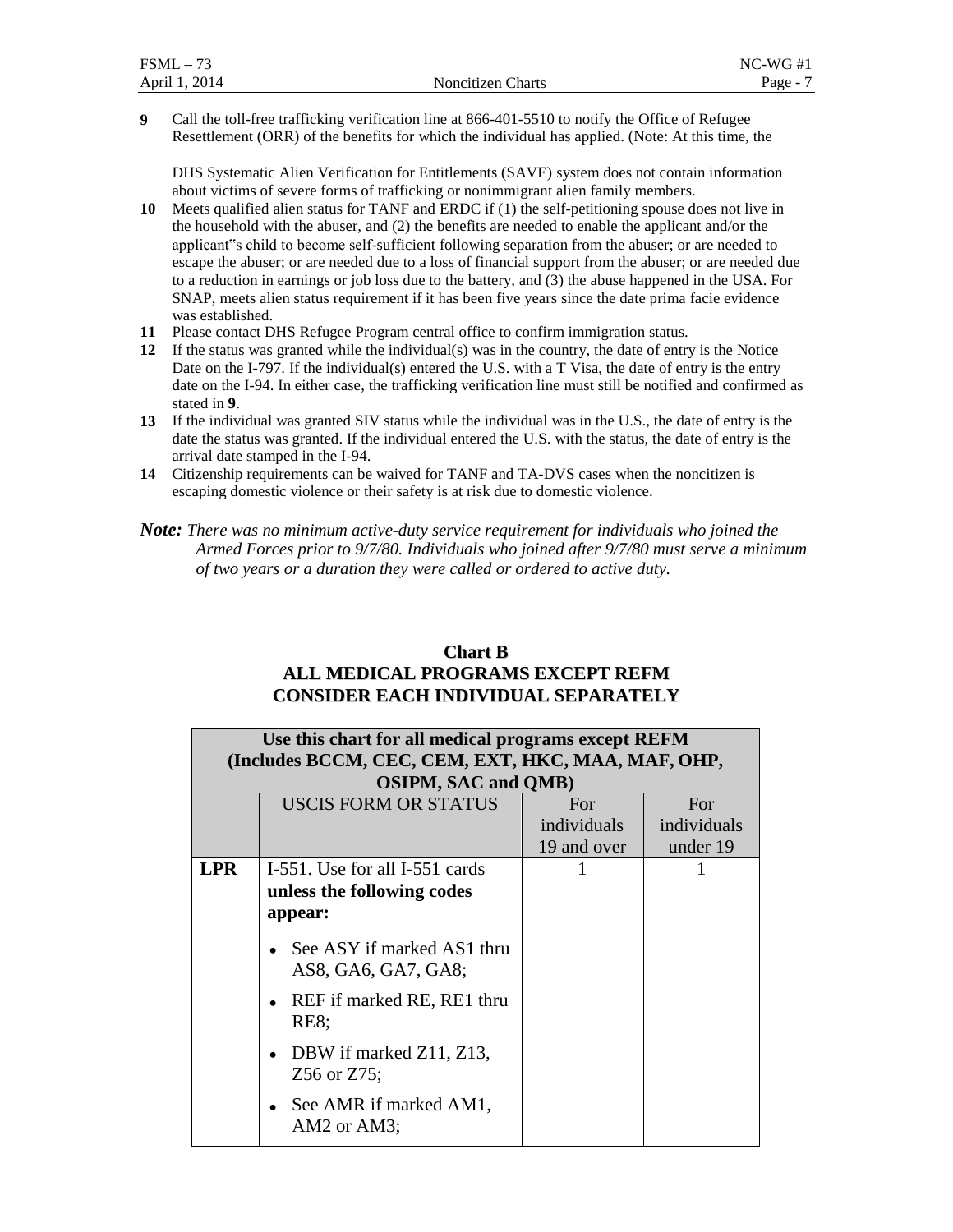| <b>LPR</b> |           | See ENT if marked CNP,<br>CH6, CU0, CU1 and CU6<br>thru CU9;<br>See HHL if marked IC6 or<br>IC7; or<br>See TRF if marked ST0 or<br>ST6 thru ST8<br>$I-151$        | CAWEM <sup>3</sup> | Yes |
|------------|-----------|-------------------------------------------------------------------------------------------------------------------------------------------------------------------|--------------------|-----|
| <b>ASY</b> |           | • I-94 marked section "208" or<br>marked "Visa 92" with the<br>inscription "section 208";                                                                         | Yes                | Yes |
|            |           | I-94 or other travel document<br>marked AS-1 thru AS-3;                                                                                                           |                    |     |
|            |           | I-766 EAD with provision of<br>law $274a.12(1)(5)$ ;                                                                                                              |                    |     |
|            |           | I-688B with provision of law<br>274a.12(a)(5);                                                                                                                    |                    |     |
|            |           | Order from Immigration<br>Judge granting asylum under<br>section 208 of the INA (if<br>the Department of Homeland<br>Security has waived the right<br>to appeal); |                    |     |
|            |           | Asylum approval letter<br>pursuant to section 208 of<br>the INA;                                                                                                  |                    |     |
|            |           | Written decision from Board<br>of Immigration Appeals<br>(BIA);                                                                                                   |                    |     |
|            |           | I-730 approval letter.                                                                                                                                            |                    |     |
| <b>ASY</b> |           | I-551 marked AS1 thru AS8,<br>GA6, GA7, GA8.                                                                                                                      | Yes                | Yes |
| <b>REF</b> | $\bullet$ | I-94 marked section "207" of<br>the INA or marked "Visa 93"<br>with the inscription "section<br>$207$ ";                                                          | Yes                | Yes |
|            |           | I-94 or other travel document<br>marked RE1 thru RE5;                                                                                                             |                    |     |
|            |           | I-766 EAD with provision of<br>law $274a.12(a)(3);$                                                                                                               |                    |     |
|            |           | Form I-571;                                                                                                                                                       |                    |     |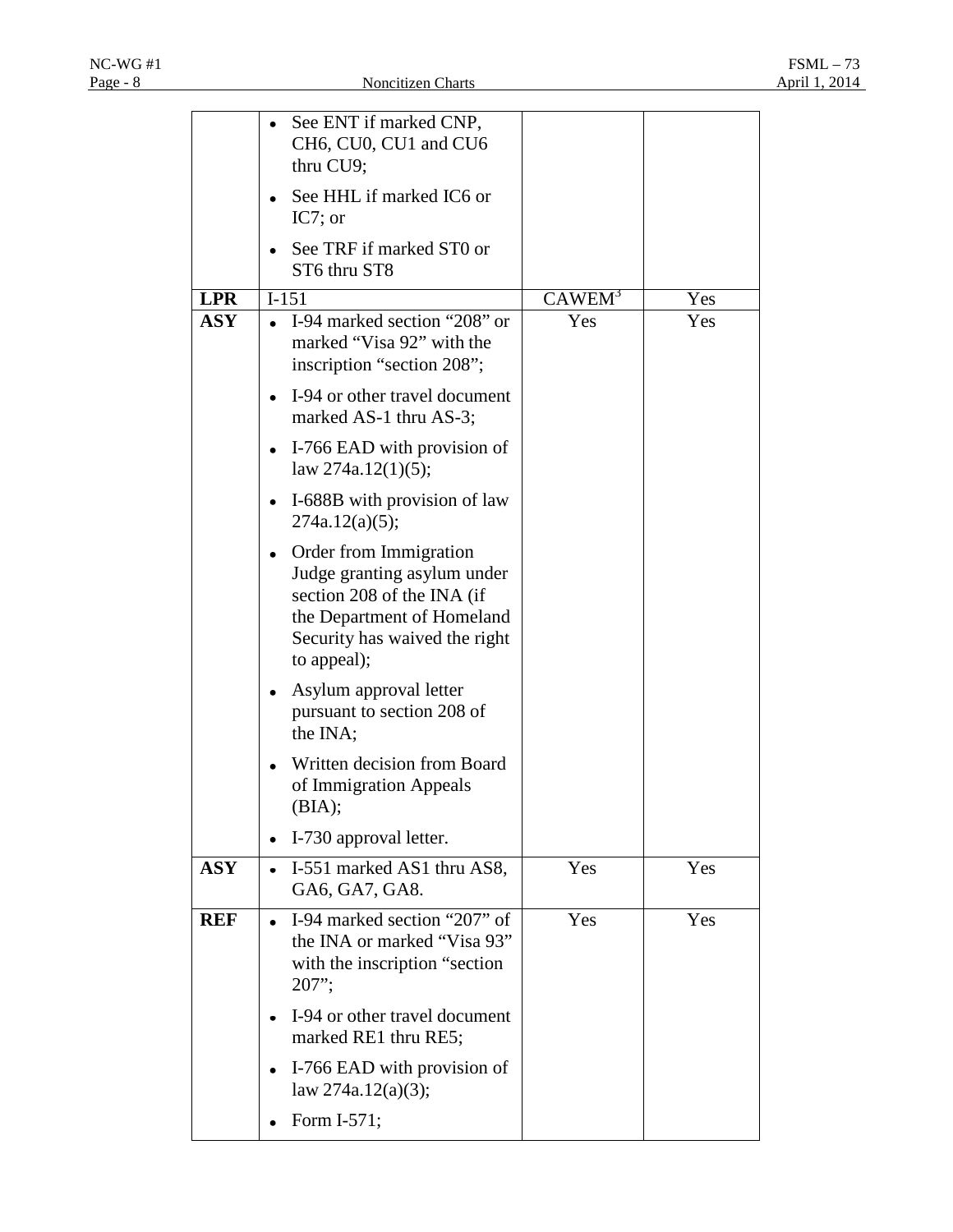|            | I-688 EAD with provision of                                                                                                 |     |     |
|------------|-----------------------------------------------------------------------------------------------------------------------------|-----|-----|
|            | law $274a.12(a)(3)$ .                                                                                                       |     |     |
| <b>REF</b> | I-551 marked RE, RE1 thru<br>$\bullet$<br>RE8.                                                                              | Yes | Yes |
| <b>AMR</b> | I-94 marked with AM1 thru<br>$AM3$ ;                                                                                        | Yes | Yes |
|            | I-551 marked with AM6 thru<br>AM8;                                                                                          |     |     |
|            | Vietnamese Exit Visa with<br>codes AM1 thru AM3;                                                                            |     |     |
|            | • Vietnamese passport with<br>codes AM1 thru AM3;                                                                           |     |     |
|            | • U.S. passport with codes<br>AM1 thru AM3.                                                                                 |     |     |
| <b>AMR</b> | I-551-marked AM1, AM2<br>$\bullet$<br>and AM3.                                                                              | Yes | Yes |
| <b>ENT</b> | <b>Must be Cuban/Haitian:</b>                                                                                               | Yes | Yes |
|            | I-94 stamped parole<br>"Cuban/Haitian Entrant<br>(Status Pending) – could<br>refer to $212 \text{ (d)(5)}$ ;                |     |     |
|            | I-551 with code CH6;                                                                                                        |     |     |
|            | • I-94 stamped parole into the<br>U.S. on or after April 21,<br>$1980$ – could refer to<br>212(d)(5);                       |     |     |
|            | Cuban or Haitian passport<br>stamped with $212(d)(5)$ after<br>October 10, 1980.                                            |     |     |
| <b>ENT</b> | Must be Cuban/Haitian:                                                                                                      | Yes | Yes |
|            | I-551 marked CNP, CU0,<br>CU1, CU6 thru CU0, NC6<br>thru NC9, HA6 thru HA9,<br>HB5 thru HB9, HC6 thru<br>HC9, HD6 thru HD9. |     |     |
| <b>CHP</b> | <b>Must be Cuban/Haitian:</b>                                                                                               | Yes | Yes |
|            | I-94 showing parole into the<br>$U.S. - \text{could refer to}$<br>$212(d)(5)$ or "EWI";                                     |     |     |
|            | I-766 EAD with provision of<br>law 274a.12(a)(4) or                                                                         |     |     |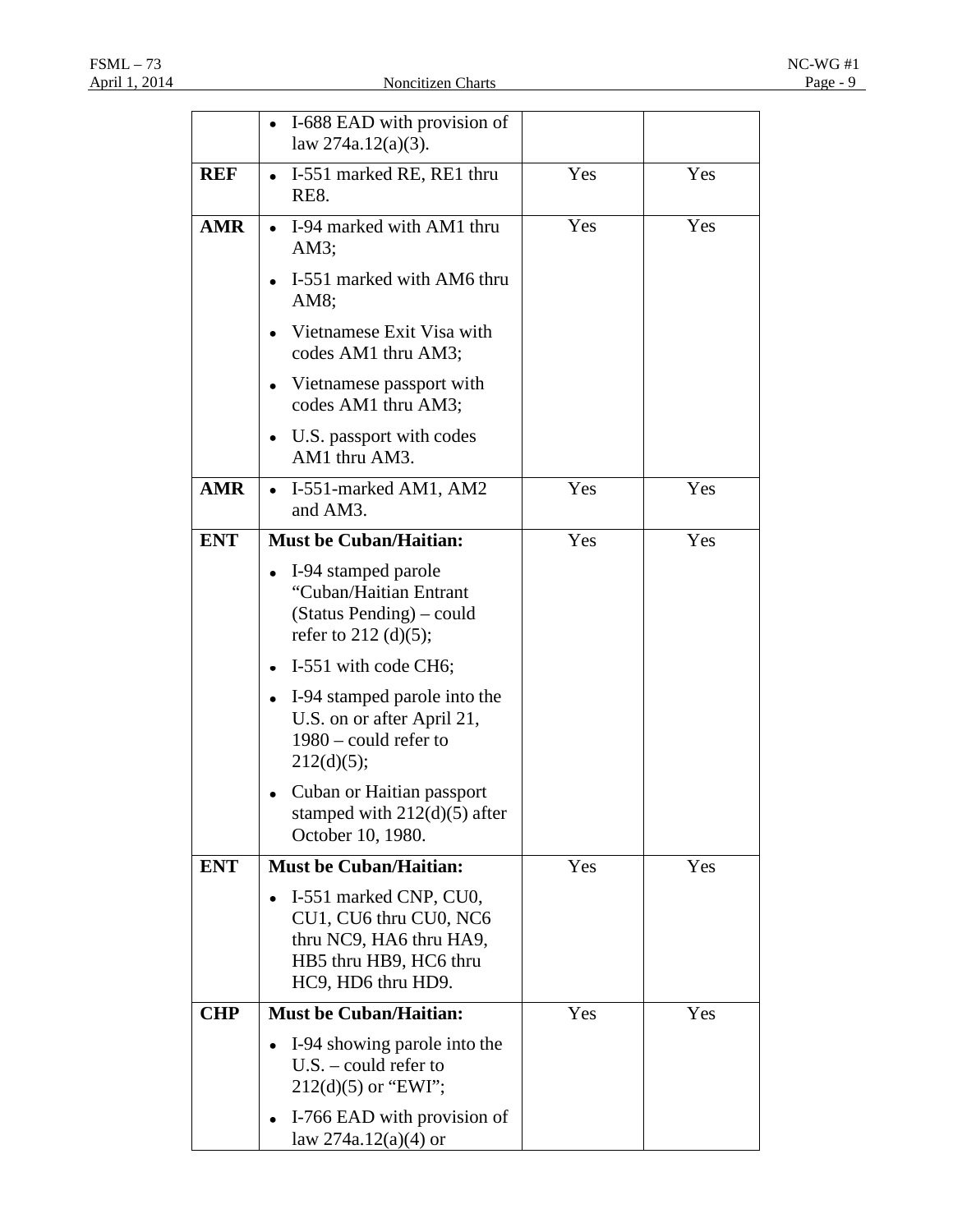|            | $274.12(3)(11)$ ; both must<br>have confirmation of<br>nationality (Cuban or<br>Haitian);                                                           |              |              |
|------------|-----------------------------------------------------------------------------------------------------------------------------------------------------|--------------|--------------|
|            | I-688B EAD with provision<br>of law $274a.12(1)(4)$ or<br>$274.12(3)(11)$ ; both must<br>have confirmation of<br>nationality (Cuban or<br>Haitian). |              |              |
| <b>CHC</b> | <b>Must be Cuban/Haitian:</b>                                                                                                                       | Yes          | Yes          |
|            | USCIS forms I-221; I-862; I-<br>220A; I-122; I-221S;                                                                                                |              |              |
|            | I-589 stamped Executive<br>Office for Immigration<br>Review (EOIR);                                                                                 |              |              |
|            | I-485 stamped EOIR;                                                                                                                                 |              |              |
|            | EOIR-26;<br>٠                                                                                                                                       |              |              |
|            | I-766 EAD with provision of<br>law $274a.12(c)(10);$                                                                                                |              |              |
|            | I-688B EAD with provision<br>٠<br>of law $274a.12(c)(10);$                                                                                          |              |              |
|            | Other applications for relief<br>date stamped by EOIR;                                                                                              |              |              |
|            | Other documentation<br>pertaining to the applicant"s<br>removal, exclusion, or<br>deportation proceedings.                                          |              |              |
| <b>CHA</b> | <b>Must be Cuban/Haitian:</b>                                                                                                                       | Yes          | Yes          |
|            | I-766 EAD with provision of<br>law $274a.12(c)(8)$ ;                                                                                                |              |              |
|            | I-688B EAD with provision<br>of law $274a.12(c)(8)$ .                                                                                               |              |              |
| <b>PAR</b> | I-94 marked "Visa $9\overline{1."}$<br>$\bullet$                                                                                                    | 1            | $\mathbf{1}$ |
| <b>PAR</b> | I-94 marked section<br>" $212(d)(5)$ " paroled for at<br>least one year, non-<br>Cuban/Haitian parolees.                                            | $\mathbf{1}$ | $\mathbf{1}$ |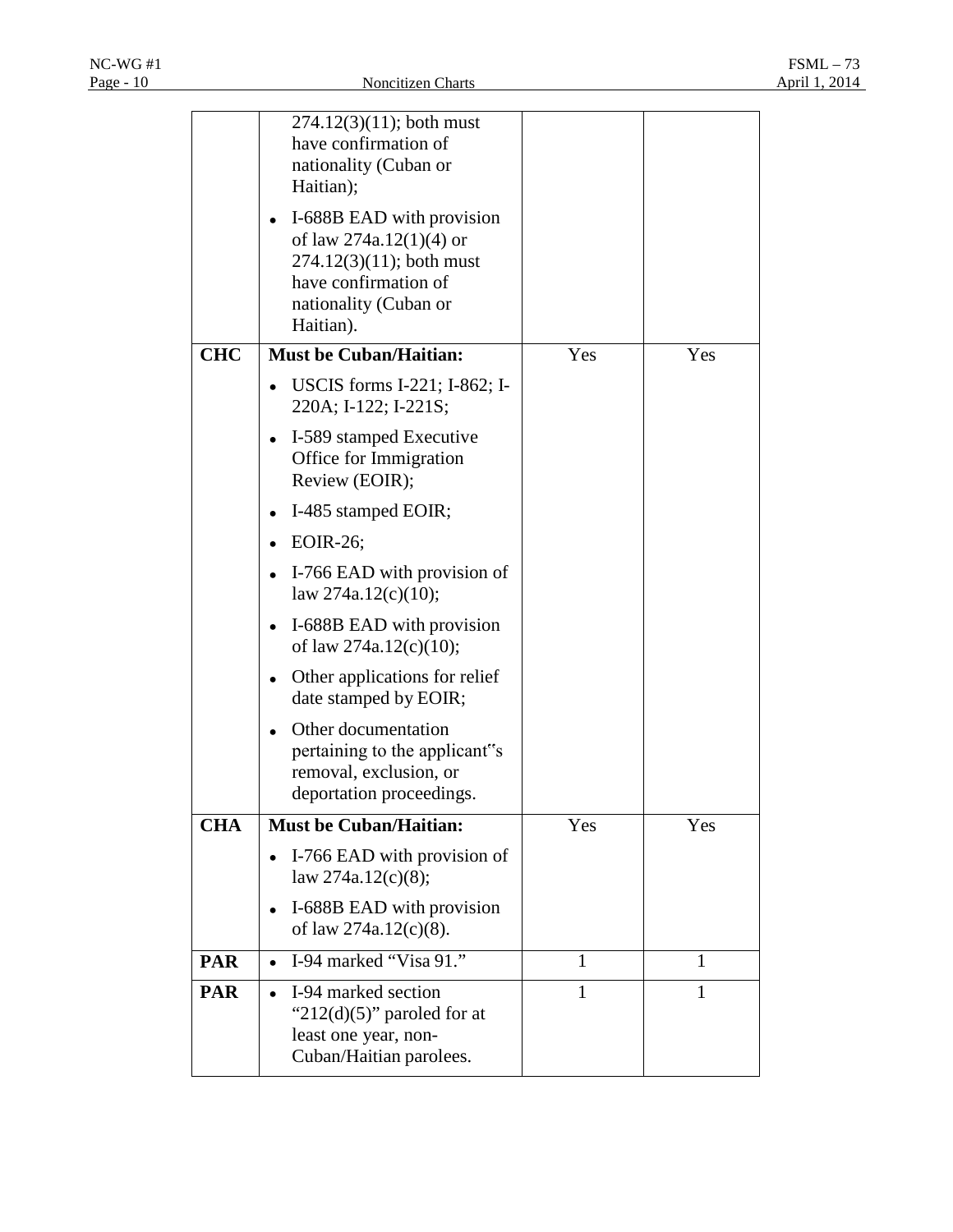| <b>DBW</b> | I-551 marked Z11, Z13, Z56,<br>$\bullet$<br>or $Z75$ ;                                                                                                                                                                                                                                        | Yes                | Yes                |
|------------|-----------------------------------------------------------------------------------------------------------------------------------------------------------------------------------------------------------------------------------------------------------------------------------------------|--------------------|--------------------|
|            | I-688B/I-766 annotated<br>" $274a.12(a)(10)$ " or marked<br>"A10";                                                                                                                                                                                                                            |                    |                    |
|            | I-776 annotated<br>$274a.12(a)(10)$ .                                                                                                                                                                                                                                                         |                    |                    |
| <b>HHL</b> | Hmong and Highland<br>٠<br>Laotian; I-94 marked section<br>207;                                                                                                                                                                                                                               | Yes                | Yes                |
|            | I-551 marked IC6, IC7, RE,<br>٠<br>RE6, RE7 and RE8                                                                                                                                                                                                                                           |                    |                    |
| <b>CBI</b> | Canadian-born Indians; see 2 for<br>more info.                                                                                                                                                                                                                                                | Yes                | Yes                |
| <b>NON</b> | I-94 marked "EWI"                                                                                                                                                                                                                                                                             | CAWEM <sup>3</sup> | CAWEM <sup>3</sup> |
| COL        | <b>Permanently Residing Under</b><br>Color of Law including citizens<br>of the Marshall Islands,<br>Republic of Palau and Federated<br><b>States of Micronesia. I-94</b>                                                                                                                      | CAWEM <sup>3</sup> | Yes                |
|            | marked CFA/MIS, CFA/FSM                                                                                                                                                                                                                                                                       |                    |                    |
| <b>NON</b> | I-94 marked "K Visa";                                                                                                                                                                                                                                                                         | CAWEM <sup>3</sup> | Yes                |
|            | I-130 or I-129;                                                                                                                                                                                                                                                                               |                    |                    |
|            | I-130 marked "V Visa";<br>$\bullet$                                                                                                                                                                                                                                                           |                    |                    |
|            | I-854 marked "S Visa";                                                                                                                                                                                                                                                                        |                    |                    |
|            | I-94 marked "EWI" (non-<br>$\bullet$<br>Cuban/Haitian).                                                                                                                                                                                                                                       |                    |                    |
| <b>TRF</b> | An official letter of<br>certification from the U.S.<br>Department of Health and<br>Human Services, Office of<br>Refugee Resettlement<br>(ORR);                                                                                                                                               | Yes                | Yes                |
|            | Children victims of<br>٠<br>trafficking (under the age of<br>18) do not need to be<br>certified in order to receive<br>services and benefits. ORR<br>will issue a letter stating that<br>a child is a victim of a severe<br>form of trafficking and is<br>therefore eligible for<br>benefits. |                    |                    |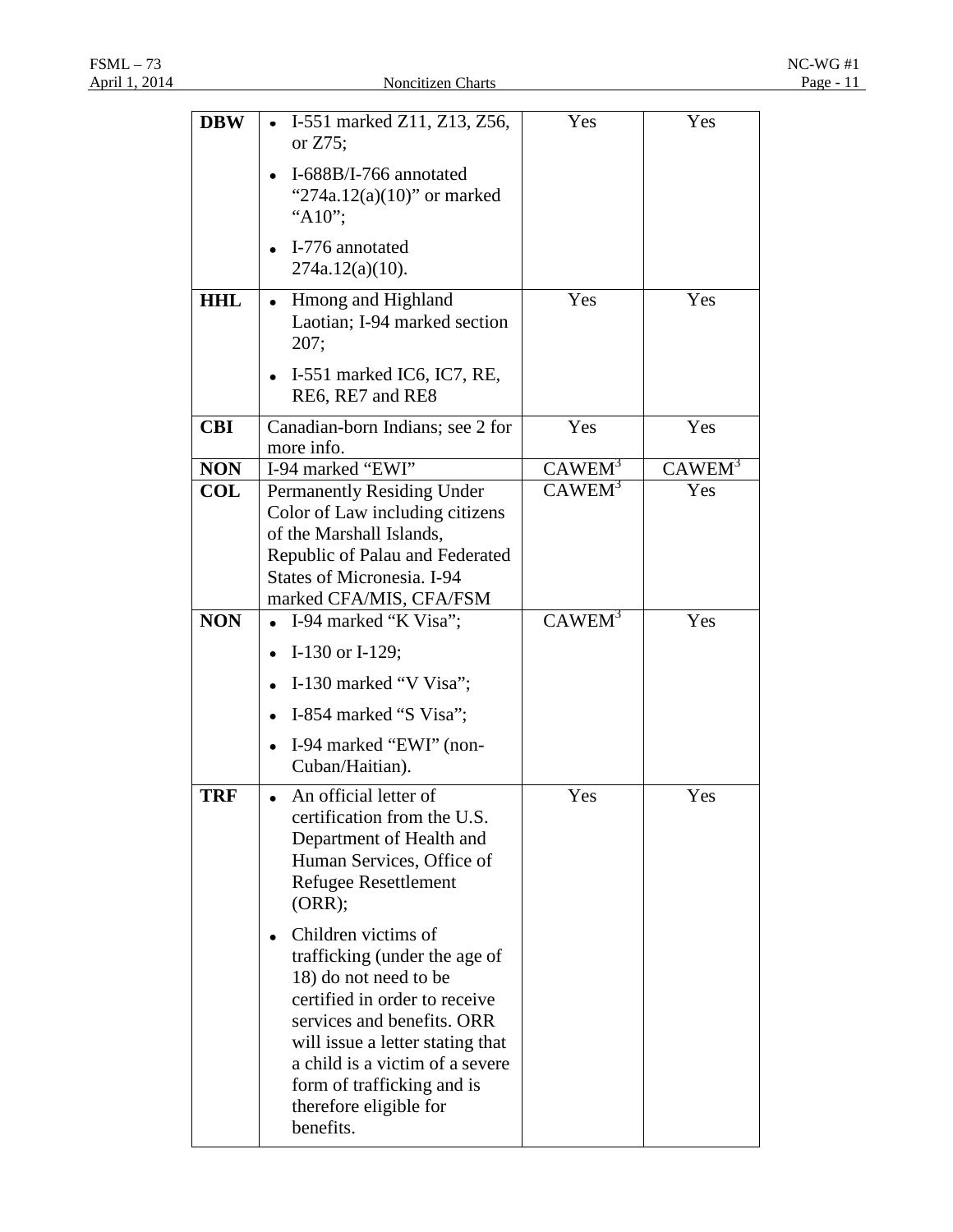| <b>TRF</b> | I-94 marked "T Visa," "T-2<br>Visa," T-3 Visa," T-4 Visa"<br>or T-5 Visa";                                                          | Yes                                                                             | Yes                                                                                                                                    |
|------------|-------------------------------------------------------------------------------------------------------------------------------------|---------------------------------------------------------------------------------|----------------------------------------------------------------------------------------------------------------------------------------|
|            | $I-94A.$                                                                                                                            |                                                                                 |                                                                                                                                        |
| <b>TRF</b> | I-551 marked ST0 ST6; ST7;<br>ST8.                                                                                                  | Yes                                                                             | Yes                                                                                                                                    |
| <b>BAT</b> | I-797 establishing or extending<br>prima facie case for an I-360<br>Self-petition                                                   | 1                                                                               | $\mathbf{1}$                                                                                                                           |
| <b>BAT</b> | Any document marked "U<br>Visa."                                                                                                    | $CAWEM^3$                                                                       | Yes                                                                                                                                    |
| <b>SIV</b> | Iraqi or Afghan passport with<br>an immigrant visa stamp of<br>SI1; SI2; SI3; SQ1; SQ2 or<br>SQ3 (I-94 will show date of<br>entry); | Yes                                                                             | Yes                                                                                                                                    |
|            | I-551 showing Iraqi or<br>Afghan nationality with<br>immigrant visa of SI6; SI7;<br>SI9, SQ6, Sq7 or SQ9.                           |                                                                                 |                                                                                                                                        |
|            | I-688A, I-688B/I-766 (except<br>noted above)                                                                                        | CAWEM <sup>3</sup><br>(These are<br>work<br>authorization<br>documents<br>only) | Yes, if the<br>child"s<br>immigration<br>status is<br>listed in<br>Chart C<br>below. If not<br>listed in<br>Chart C,<br>then<br>CAWEM. |
| <b>NIS</b> | I-94 marked with codes not<br>listed above, any document that<br>is not listed above including<br>court documents                   | $CAWEM^3$                                                                       | Yes, if the<br>child"s<br>immigration<br>status is<br>listed in<br>Chart C<br>below. If not<br>listed in<br>Chart C,<br>then<br>CAWEM. |

1 Meet alien status if they: (a) granted qualified status and under age 19, regardless of the length of time in the U.S.; (b) were a qualified noncitizen before 8/22/96; (c) entered the U.S. before 8/22/96, but did not receive their qualified status until after 8/22/96, and have been residing continuously in the U.S. between August 22, 1996, and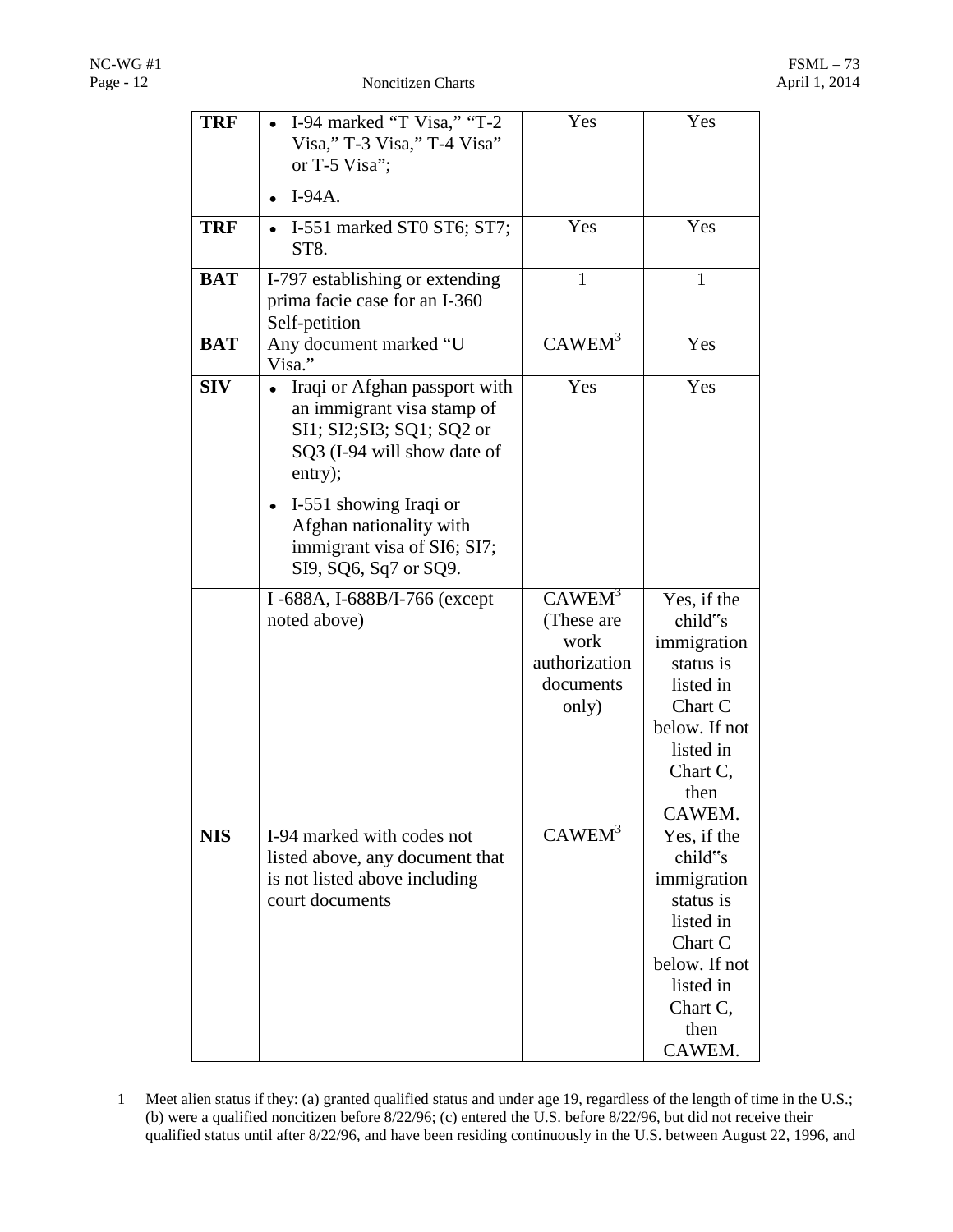| $FSML -$<br>$\overline{\phantom{a}}$ |                          | $NC-WG#1$ |
|--------------------------------------|--------------------------|-----------|
| April 1, 2014                        | <b>Noncitizen Charts</b> | Page -    |

the date their qualified status was granted; (d) entered the U.S. and received their qualified status after 8/22/96, but have been living in the U.S. for five years from the date their status was granted; or (e) are a veteran of the U.S. Armed Forces who was honorably discharged not on account of alien status and who fulfills the minimum active duty service requirement; (f) on active duty in the U.S. Armed Forces; or (g) the spouse or unmarried dependent child(ren) of an individual described in (e) or (f). If they do not meet (a)-(f), they are considered CAWEM.

- 2 INS documents showing status "S13" or Canadian birth certificate, with a letter, card or other birth record issued by the tribe that indicates the person is at least "one-half American Indian blood." Also, members of tribes which are not recognized and eligible to receive services from the U.S. Bureau of IndianAffairs.
- 3 The applicants must meet all eligibility requirements for MAA, MAF, OHP (except OHP-CHP) or OSIPM except citizen/alien status in order to receive Citizen/Alien-Waived Emergent Medical (CAWEM). CAWEM clients are not eligible for OHP-CHP or Healthy KidsConnect.
- 4 Call the toll-free trafficking verification line at 866-401-5510 to notify the Office of Refugee Resettlement (ORR) of the benefits for which the individual has applied. (Note:At this time, the DHS Systematic Alien Verification for Entitlements (SAVE) system does not contain information about victims of severe forms of trafficking or nonimmigrant alien familymembers.)
- 5 Card expired in 3/96; refer to USCIS for renewal. Do not delay or denybenefits if otherwise eligible.
- 6 Yes, for Cuban and Haitian national only.

#### **Chart C Non-Immigrant Classes of Admission for individuals under 19**

**Instructions: Use this chart only if required by Chart B. Chart C is used to help determine if a medical client under age 19 meets the medical program noncitizen requirements. If an individual is under the age of 19 and they meet one of the groups listed on this chart, they are eligible for full medical benefits.**

| <b>Class of</b><br><b>Admission</b> | <b>Description</b>                                                                                                                                                 | <b>Section of Law</b>                                                                                |  |
|-------------------------------------|--------------------------------------------------------------------------------------------------------------------------------------------------------------------|------------------------------------------------------------------------------------------------------|--|
| $A-1$                               | Ambassador, public minister, career diplomatic or<br>consular officer, and members of immediate family.                                                            | Sec. $101(a)(15)(A)(i)$ of the I&N Act                                                               |  |
| $A-2$                               | Other foreign government official or employee and<br>members of immediate family.                                                                                  | Sec. $101(a)(15)(A)(ii)$ of the I&N Act                                                              |  |
| $A-3$                               | Attendant, servant, or personal employee of A-1 or A-<br>2 and members of immediate family.                                                                        | Sec. $101(a)(15)(A)(iii)$ of the I&N Act                                                             |  |
| $B-1$                               | Temporary visitor for business (including Peace<br>Corps).                                                                                                         | Sec. $101(a)(15)(B)$ of the I&N Act                                                                  |  |
| $B-2$                               | Temporary visitor for pleasure.                                                                                                                                    | Sec. $101(a)(15)(B)$ of the I&N Act                                                                  |  |
| <b>BE</b>                           | Bering Strait Agreement: visa-free travel for Russian<br>citizens to designated areas of Alaska, restricted to<br>indigenous tribes of specified areas of Siberia. | Sec. $212(d)(4)$ of the I&N Act as added by the<br>Bering Strait Agreement (Sept. 23, 1989)          |  |
| $C-1$                               | Alien in continuous and immediate transit through the<br><b>United States.</b>                                                                                     | Sec. $101(a)(15)(C)$ of the I&N Act                                                                  |  |
| $\overline{C-2}$                    | Alien in Transit to United Nations Headquarters<br>District under Sec. 11 $(3)$ , $(4)$ , or $(5)$ of the<br>Headquarters Agreement with the United Nations.       | Sec. $101(a)(15)(C)$ of the I&N Act                                                                  |  |
| $C-3$                               | Foreign government official, members of immediate<br>family, attendant, servant, or personal employee, in<br>transit.                                              | Sec. $212(d)(8)$ of the I&N Act                                                                      |  |
| $D-1$                               | Alien crewman on a vessel or aircraft temporarily in<br>the United States, departing on same vessel or airline<br>of arrival.                                      | Sec. $101(a)(15)$ (D)(i) and Sec. 252 (a)(1) of the<br>I&N Act as interpreted by 8 CFR Sec. 252.1(d) |  |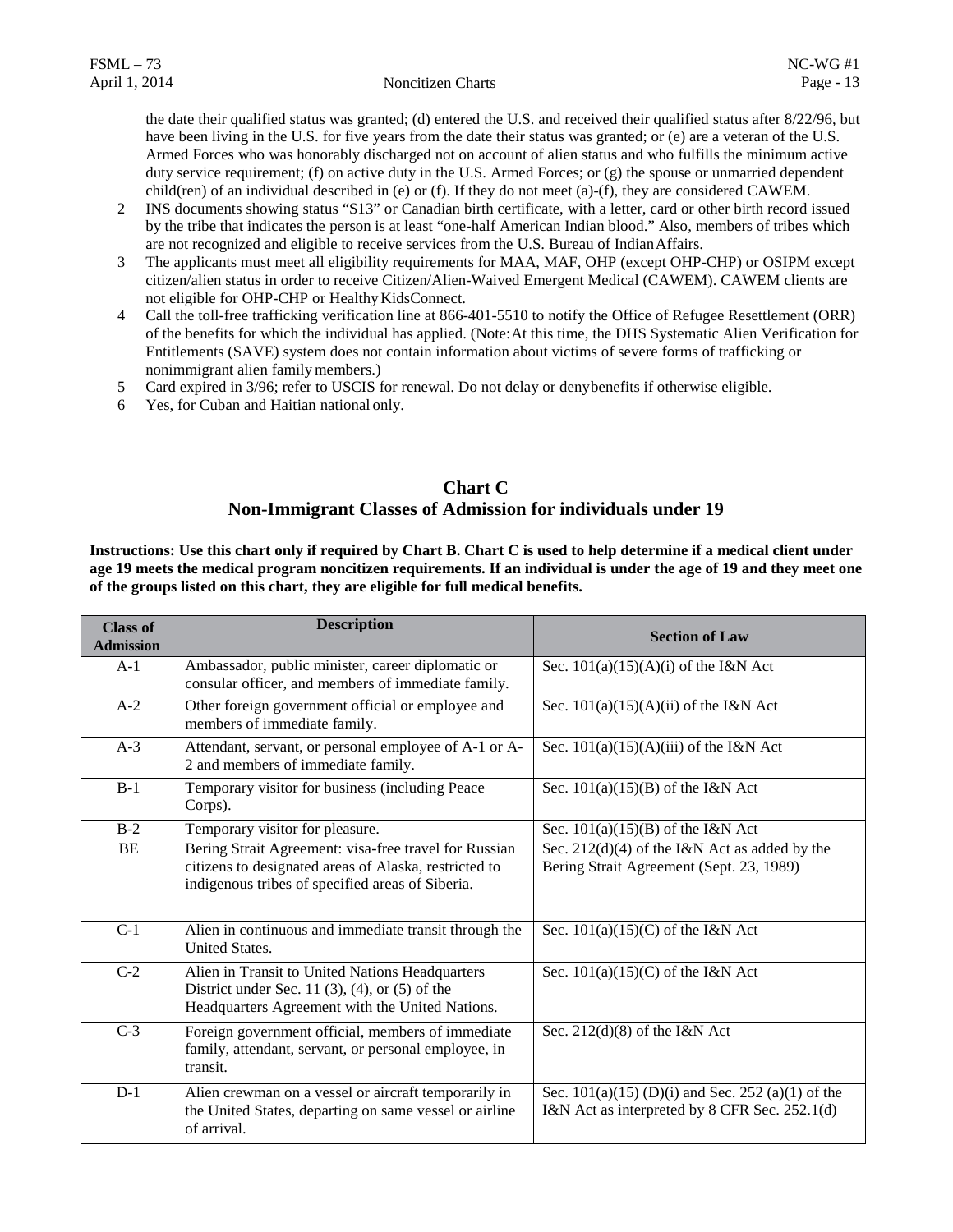| <b>Class of</b><br><b>Admission</b> | <b>Description</b>                                                                                                                                                            | <b>Section of Law</b>                                                                                                                                                                                                                                                               |  |
|-------------------------------------|-------------------------------------------------------------------------------------------------------------------------------------------------------------------------------|-------------------------------------------------------------------------------------------------------------------------------------------------------------------------------------------------------------------------------------------------------------------------------------|--|
| $D-2$                               | Alien crewman departing on vessel other than one of<br>arrival.                                                                                                               | Sec. $101(a)(15)$ (D)(ii) and Sec. 252 (a)(2) of the<br>I&N Act as interpreted by 8 CFR Sec. 252.1(d)                                                                                                                                                                               |  |
| $E-1$                               | Treaty trader, spouse and children.                                                                                                                                           | Sec. $101(a)(15)(E)(i)$ of the I&N Act                                                                                                                                                                                                                                              |  |
| $E-2$                               | Treaty investor, spouse and children.                                                                                                                                         | Sec. $101(a)(15)(E)(ii)$ of the I&N Act                                                                                                                                                                                                                                             |  |
| $E-3$                               | Australian Free Trade Agreement (Principal Alien,<br>spouse and child): issued to Australian nationals<br>coming to work in "specialty occupations"                           | Sec. $101(a)(15)$ (E)(iii) as added by the REAL ID<br>Act of 2005, PL 109-13 (May 11, 2005)                                                                                                                                                                                         |  |
| $F-1$                               | Student, academic or language program.                                                                                                                                        | Sec. $101(a)(15)(F)(i)$ of the I&N Act                                                                                                                                                                                                                                              |  |
| $F-2$                               | Spouse or child of F-1.                                                                                                                                                       | Sec. $101(a)(15)(F)(ii)$ of the I&N Act                                                                                                                                                                                                                                             |  |
| $F-3$                               | Canadian or Mexican national commuter student.                                                                                                                                | Sec. $101(a)(15)(F)(iii)$ of the I&N Act as added<br>by PL 107-274, Sec. 2(a) (Nov. 2, 2002)                                                                                                                                                                                        |  |
| $\overline{G-1}$                    | Principal resident representative of recognized foreign<br>member government to international organization,<br>staff, and members of immediate family.                        | Sec. $101(a)(15)(G)(i)$ of the I&N Act                                                                                                                                                                                                                                              |  |
| $G-2$                               | Temporary representative of recognized foreign<br>member government to an international organization,<br>and members of immediate family.                                     | Sec. $101(a)(15)(G)(ii)$ of the I&N Act                                                                                                                                                                                                                                             |  |
| $G-3$                               | Representative of nonrecognized or nonmember<br>foreign government to international organization, and<br>members of immediate family.                                         | Sec. $101(a)(15)(G)(iii)$ of the I&N Act                                                                                                                                                                                                                                            |  |
| $\overline{G-4}$                    | Officer or employee of international organization and<br>members of immediate family.                                                                                         | Sec. $101(a)(15)(G)(iv)$ of the I&N Act                                                                                                                                                                                                                                             |  |
| $G-5$                               | Attendant, servant, or personal employee of G-1, G-2,<br>G-3, or G-4, and members of immediate family.                                                                        | Sec. $101(a)(15)(G)(v)$ of the I&N Act                                                                                                                                                                                                                                              |  |
| $\operatorname{GB}$                 | Temporary visitor for business admitted without visa<br>to Guam under the Guam Visa Waiver Program.                                                                           | Sec. 217 of the I&N Act as added by IRCA, PL<br>99-603, Sec. 313 (Nov. 6, 1986); revised by the<br>Immigration Act of 1990, PL 101-649, Sec. 201<br>(Nov. 29, 1990)                                                                                                                 |  |
| GT                                  | Temporary visitor for pleasure admitted without visa<br>to Guam under the Guam Visa Waiver Program.                                                                           | Sec. 217 of the I&N Act as added by IRCA, PL<br>99-603, Sec. 313 (Nov. 6, 1986); revised by the<br>Immigration Act of 1990, PL 101-649, Sec. 201<br>(Nov. 29, 1990)                                                                                                                 |  |
| $H-1B$                              | Temporary worker (other than registered nurse) with<br>"specialty occupation" admitted on the basis of<br>professional education, skills, and/or equivalent<br>experience     | Sec. $101(a)(15)(H)(i)(b)$ of the I&N Act as added<br>by the Immigration Nursing Relief act of 1989,<br>PL 101-238, Sec. 3(a) (Dec. 18, 1989); revised by<br>the Immigration Act of 1990, PL 101-649, Sec.<br>205(c) (Nov. 29, 1990)                                                |  |
| $H-1B1$                             | Free Trade, Singapore / Chile nationals to work in<br>specialty occupations.                                                                                                  | Sec. $101(a)(15)(H)(i)(b)(1)$ of the I&N Act as<br>added by the U.S.-Chile Free Trade Agreement<br>Implementation Act, PL 108-77, Sec. 402 (Sept.<br>3, 2003), and amended by the U.S.-Singapore<br>Free Trade Agreement Implementation Act, PL<br>108-78, Sec. 402 (Sept. 3, 2003) |  |
| $H-1C$                              | Registered nurse who will work in facilities that serve<br>health professional shortage areas under provisions of<br>the Nursing Relief for Disadvantage Areas Act of<br>1999 | Sec. $101(a)(15)(H)(i)(c)$ of the I&N Act as added<br>by the Nursing Relief for Disadvantaged Areas<br>Act of 1999, PL 106-95, Sec. 2 (Nov. 12, 1999)<br>and extended by PL 109-423 (Dec. 20, 2006)                                                                                 |  |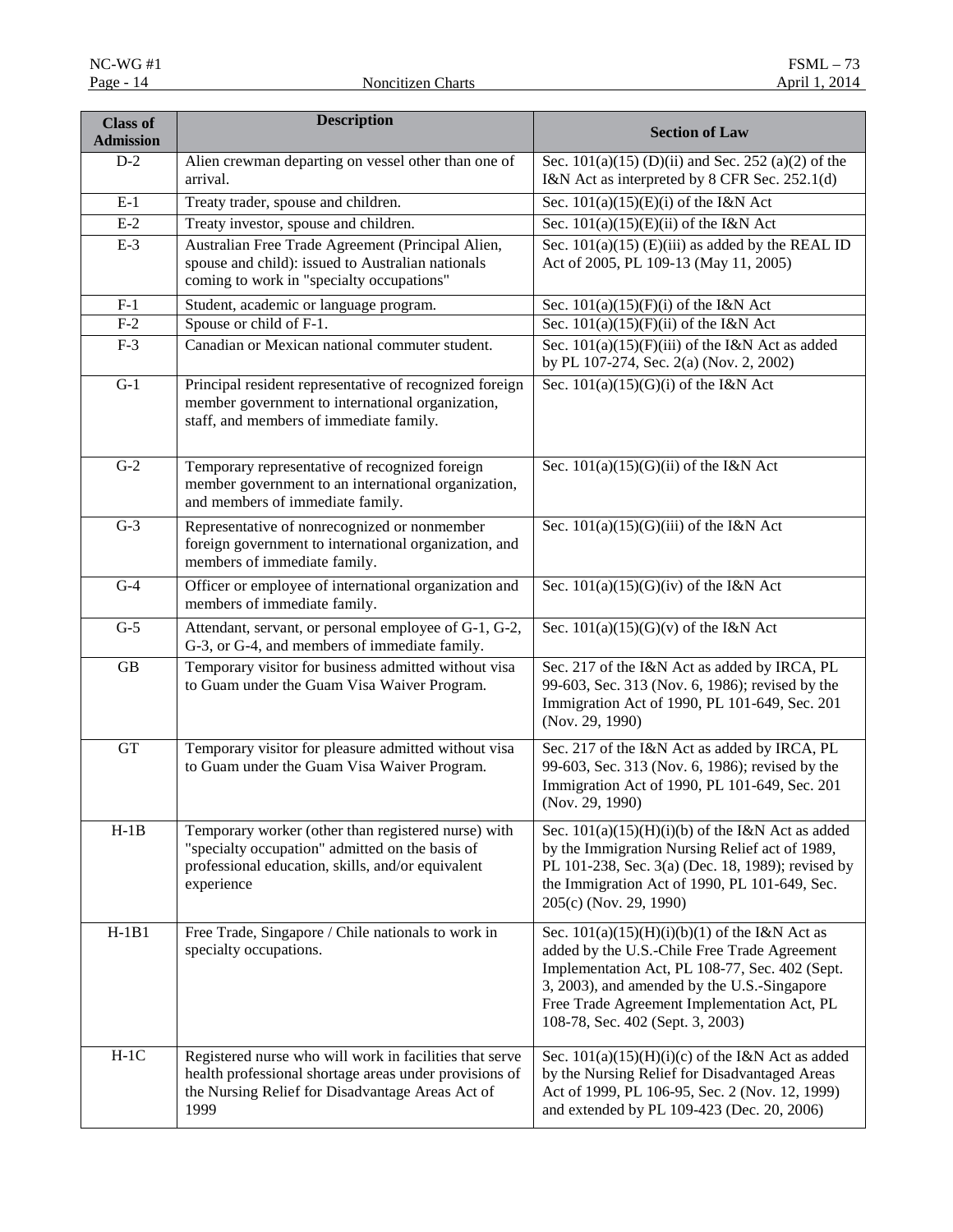| <b>Class of</b><br><b>Admission</b> | <b>Description</b>                                                                                                                                                                                                            | <b>Section of Law</b>                                                                                                                                                                                                                                                              |  |
|-------------------------------------|-------------------------------------------------------------------------------------------------------------------------------------------------------------------------------------------------------------------------------|------------------------------------------------------------------------------------------------------------------------------------------------------------------------------------------------------------------------------------------------------------------------------------|--|
| $H-2A$                              | Worker to perform agricultural services or labor of a<br>temporary or seasonal nature when services are<br>unavailable in the U.S. and will not adversely affect<br>wages and working conditions of U.S. workers.             | Sec. $101(a)(15)(H)(ii)(a)$ of the I&N Act as added<br>by IRCA, PL 99-603, Sec. 301(a)(a) and Sec.<br>$216(a)(1)(A)$ and (B) (Nov. 6, 1986)                                                                                                                                        |  |
| $H-2B$                              | Nonagricultural worker performing services of a<br>temporary nature or labor unavailable in the United<br>States.                                                                                                             | Sec. $101(a)(15)(H)(ii)(b)$ of the I&N Act as added<br>by IRCA, PL 99-603, Sec. 301(a)(b) (Nov. 6,<br>1986); revised by the Immigration Act of 1990,<br>PL 101-649, Sec. 205 (Nov. 29, 1990)                                                                                       |  |
| $H-2R$                              | Returning H-2B worker not subject to the numerical<br>cap (exempts returning workers from the H-2B<br>numerical cap for FY05, FY06, FY07), expires at the<br>conclusion of FY 2007.                                           | Title IV (section 401-07) REAL ID Act of 2005,<br>division B of PL 109-13 (May 11, 2005),<br>extended by PL 109-364 Sec. 1074 (Oct. 17,<br>2006)                                                                                                                                   |  |
| $H-3$                               | Temporary trainee to receive instruction in any field<br>except medical education.                                                                                                                                            | Sec. $101(a)(15)(H)(iii)$ of the I&N Act                                                                                                                                                                                                                                           |  |
| $H-4$                               | Spouse or child of H-1B, H-1B1, H-1C, H-2A, H-2B,<br>H-2R, or H-3.                                                                                                                                                            | Sec. $101(a)(15)(H)$ of the I&N Act                                                                                                                                                                                                                                                |  |
| $\bf{I}$                            | Representative of foreign information media, spouse<br>and children.                                                                                                                                                          | Sec. $101(a)(15)(I)$ of the I&N Act                                                                                                                                                                                                                                                |  |
| $J-1$                               | Exchange visitor.                                                                                                                                                                                                             | Sec. $101(a)(15)(\overline{J})$ of the I&N Act                                                                                                                                                                                                                                     |  |
| $J-2$                               | Spouse or child of J-1.                                                                                                                                                                                                       | Sec. $101(a)(15)(J)$ of the I&N Act                                                                                                                                                                                                                                                |  |
| $K-1$                               | Fiancé or fiancée of a U.S. citizen entering solely to<br>conclude a valid marriage contract.                                                                                                                                 | Sec. $101(a)(15)(K)$ of the I&N Act                                                                                                                                                                                                                                                |  |
| $K-2$                               | Child of K-1.                                                                                                                                                                                                                 | Sec. $101(a)(15)(K)$ of the I&N Act                                                                                                                                                                                                                                                |  |
| $K-3$                               | Spouse of a U.S. citizen who is a beneficiary of a<br>petition for status as the immediate relative of a U.S.<br>citizen (I-130).                                                                                             | Sec. $101(a)(15)(K)$ of the I&N Act as added by<br>the Legal Immigration Family Equity (LIFE) Act<br>as part of the Departments of Commerce, Justice,<br>and State, the Judiciary, and Related Agencies<br>Appropriations Act of 2001, PL 106-553, Sec.<br>1103(a) (Dec. 21, 2000) |  |
| $K-4$                               | Child accompanying or following to join a K-3 alien.                                                                                                                                                                          | Sec. $101(a)(15)(K)$ of the I&N Act as added by<br>the Legal Immigration Family Equity (LIFE) Act<br>as part of the Departments of Commerce, Justice,<br>and State, the Judiciary, and Related Agencies<br>Appropriations Act of 2001, PL 106-553, Sec.<br>1103(a) (Dec. 21, 2000) |  |
| $L-1$                               | Intracompany transferee (executive, managerial, and<br>specialized personnel entering to render services to a<br>branch, parent, subsidiary or affiliate of the company<br>of previous employment outside the United States). | Sec. $101(a)(15)(L)$ of the I&N Act                                                                                                                                                                                                                                                |  |
| $L-2$                               | Spouse or child of L-1.                                                                                                                                                                                                       | Sec. $101(a)(15)(L)$ of the I&N Act                                                                                                                                                                                                                                                |  |
| $M-1$                               | Student pursuing a full course of study at an<br>established vocational or other recognized<br>nonacademic institution (other than in a language<br>training program).                                                        | Sec. $101(a)(15)(M)(i)$ of the I&N Act as added by<br>PL 97-116, Sec. 2(a)(2) (Dec. 29, 1981)                                                                                                                                                                                      |  |
| $M-2$                               | Spouse or child of M-1.                                                                                                                                                                                                       | Sec. $101(a)(15)(M)(ii)$ of the I&N Act as added<br>by PL 97-116, Sec. 2(a)(2) (Dec. 29, 1981)                                                                                                                                                                                     |  |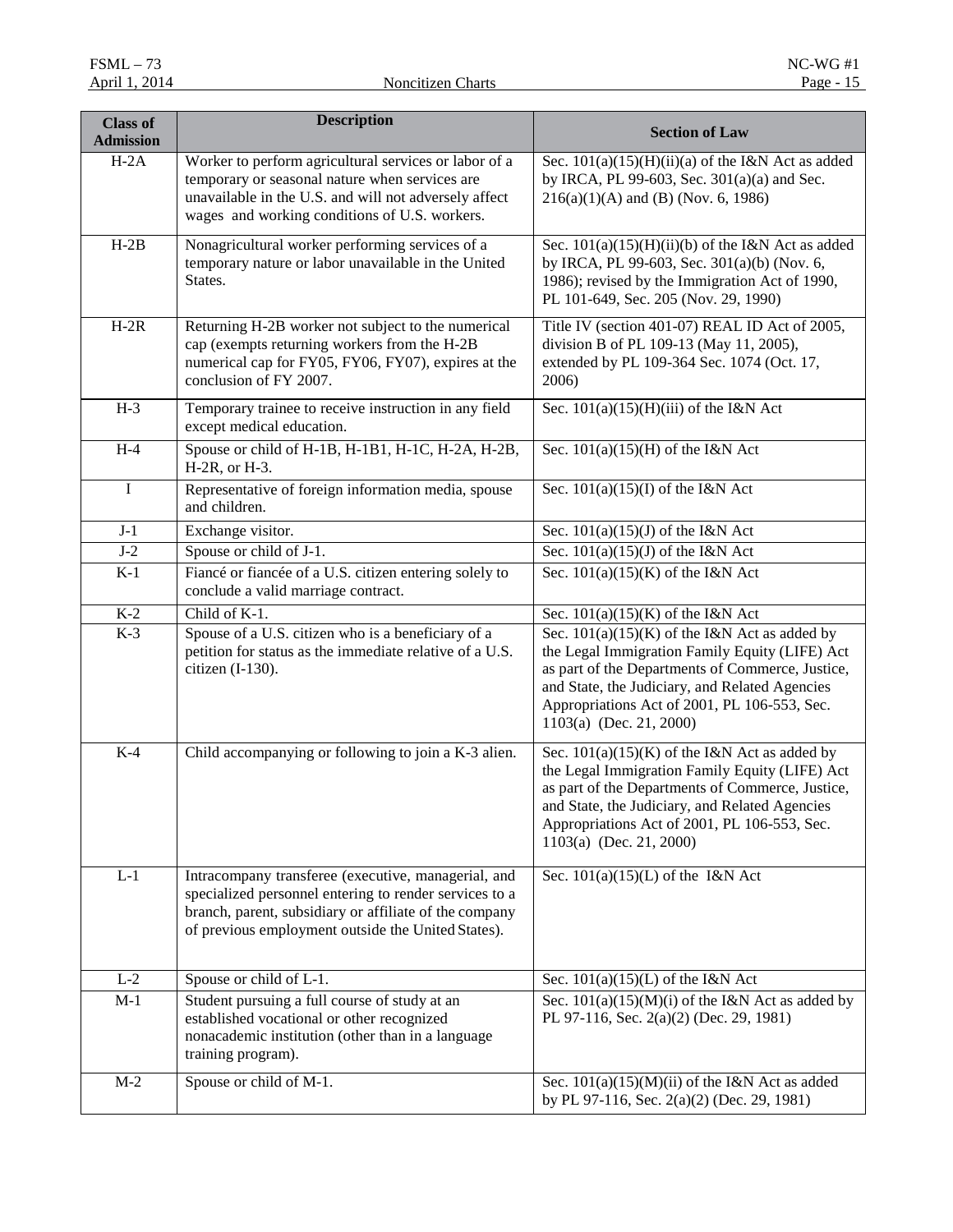| <b>Class of</b><br><b>Admission</b> | <b>Description</b>                                                                                                                                                                                                                                                                                                                                                                                                                                                                                       | <b>Section of Law</b>                                                                                                                                                                   |  |
|-------------------------------------|----------------------------------------------------------------------------------------------------------------------------------------------------------------------------------------------------------------------------------------------------------------------------------------------------------------------------------------------------------------------------------------------------------------------------------------------------------------------------------------------------------|-----------------------------------------------------------------------------------------------------------------------------------------------------------------------------------------|--|
| $M-3$                               | Canadian or Mexican national commuter student<br>(vocational student or other nonacademic student).                                                                                                                                                                                                                                                                                                                                                                                                      | Sec. $101(a)(15)(M)(iii)$ of the I&N Act as added<br>by PL 107-274, Sec. 2(b) (Nov. 2, 2002)                                                                                            |  |
| NATO-1                              | Principal permanent representative of Member State<br>to NATO (including any of its subsidiary bodies)<br>resident in the United States and resident members of<br>permanent representative's official staff; Secretary<br>General, Deputy Secretary General, Assistant<br>Secretaries General, and Executive Secretary of<br>NATO; other permanent NATO officials of similar<br>rank; and members of immediate family.                                                                                  | Art.12, 5 UST 1094; Art. 20, 5 UST 1098                                                                                                                                                 |  |
| NATO-2                              | Other representatives of Member States to NATO<br>(including any of its subsidiary bodies) including<br>representatives, advisors and technical experts of<br>delegations, and members of the immediate family;<br>dependents of member of a force entering in<br>accordance with the provisions on the NATO Status-<br>of-Forces Agreement or in accordance with the<br>provisions of the Protocol on the Status of<br>International Military Headquarters; members of such<br>a force if issued visas. | Art. 13, 5 UST 1094; Art. 1, 4 UST 1794; Art. 3,<br>4 UST 1796                                                                                                                          |  |
| NATO-3                              | Official clerical staff accompanying a representative<br>of Member State to NATO (including any of its<br>subsidiary bodies) and members of immediate family.                                                                                                                                                                                                                                                                                                                                            | Art. 14, 5 UST 1096                                                                                                                                                                     |  |
| NATO-4                              | Officials of NATO (other than those classifiable under<br>NATO-1) and members of immediate family.                                                                                                                                                                                                                                                                                                                                                                                                       | Art. 18, 5 UST 1098                                                                                                                                                                     |  |
| NATO-5                              | Experts, other than NATO officials classifiable under<br>the symbol NATO-4, employed on missions on behalf<br>of NATO and their dependents.                                                                                                                                                                                                                                                                                                                                                              | Art. 21, 5 UST 1100                                                                                                                                                                     |  |
| NATO-6                              | Members of a civilian component accompanying a<br>force entering in accordance with the provisions of the<br>NATO Status-of-Forces Agreement; members of a<br>civilian component attached to or employed by an<br>Allied Headquarters under the Protocol on the Status<br>of International Military Headquarters Set Up<br>Pursuant to the North Atlantic Treaty; and their<br>dependents.                                                                                                               | Art. 1, 4 UST 1794; Art. 3, 5 UST 877                                                                                                                                                   |  |
| NATO-7                              | Attendant, servant, or personal employee of NATO-1,<br>NATO-2, NATO-3, NATO-4, NATO-5, and NATO-6<br>classes, and members of immediate family.                                                                                                                                                                                                                                                                                                                                                           | Arts. 12-20,5 UST 1094-1098                                                                                                                                                             |  |
| $N-8$                               | Parent of an alien classified SK3 or SN3.                                                                                                                                                                                                                                                                                                                                                                                                                                                                | Sec. $101(a)(15)(N)(i)$ of the I&N Act as added by<br>IRCA, PL 99-603, Sec. 312(b) (Nov. 6, 1986) and<br>as amended by PL 105-277, Div. C, Title IV, Sec.<br>421(b)(1) (Oct. 21, 1998)  |  |
| $N-9$                               | Child of N-8 or of an alien classified SK1, SK2, SK4,<br>SN1, SN2 or SN4.                                                                                                                                                                                                                                                                                                                                                                                                                                | Sec. $101(a)(15)(N)(ii)$ of the I&N Act as added by<br>IRCA, PL 99-603, Sec. 312(b) (Nov. 6, 1986) and<br>as amended by PL 105-277, Div. C, Title IV, Sec.<br>421(b)(2) (Oct. 21, 1998) |  |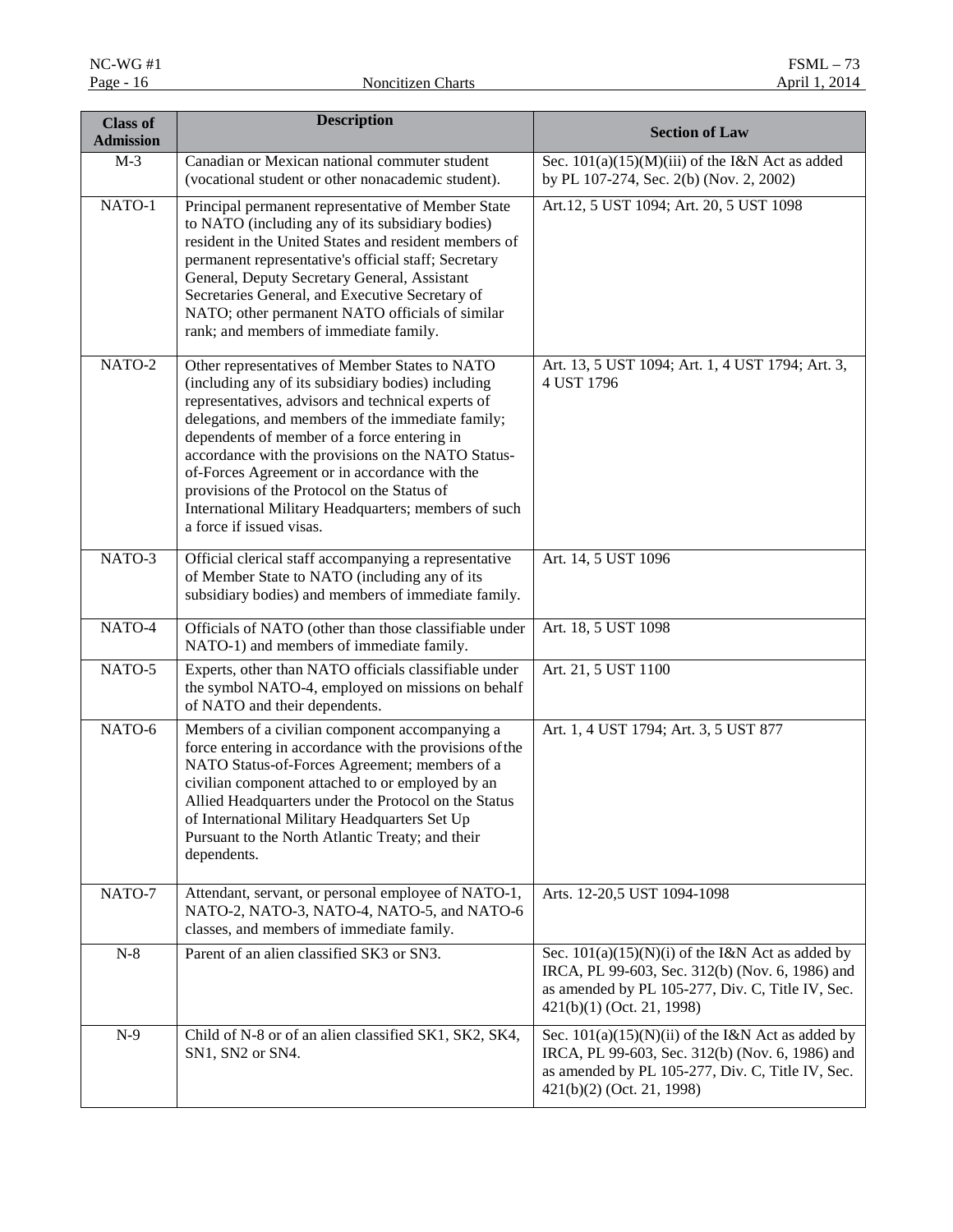| <b>Class of</b><br><b>Admission</b> | <b>Description</b>                                                                                                                | <b>Section of Law</b>                                                                                                                                                                                |  |
|-------------------------------------|-----------------------------------------------------------------------------------------------------------------------------------|------------------------------------------------------------------------------------------------------------------------------------------------------------------------------------------------------|--|
| $O-1$                               | Temporary worker with extraordinary<br>ability/achievement in the sciences, arts, education,<br>business, or athletics.           | Sec. $101(a)(15)(O)(i)$ of the I&N Act as added by<br>the Immigration Act of 1990, PL 101-649, Sec.<br>207 (Nov. 29, 1990)                                                                           |  |
| $O-2$                               | Temporary worker accompanying or assisting O-1.                                                                                   | Sec. $101(a)(15)(O)(ii)$ of the I&N Act as added by<br>the Immigration Act of 1990, PL 101-649, Sec.<br>207 (Nov. 29, 1990)                                                                          |  |
| $O-3$                               | Spouse or child of O-1 or O-2.                                                                                                    | Sec. $101(a)(15)(O)(iii)$ of the I&N Act as added<br>by the Immigration Act of 1990, PL 101-649, Sec.<br>207 (Nov. 29, 1990)                                                                         |  |
| $P-1$                               | Temporary Worker, internationally recognized athlete<br>or entertainer for a specific competition or<br>performance.              | Sec. $101(a)(15)(P)(i)$ of the I&N Act as added by<br>the Immigration Act of 1990, PL 101-649, Sec.<br>207 (Nov. 29, 1990)                                                                           |  |
| $P-2$                               | Temporary worker, artist or entertainer under a<br>reciprocal exchange program with a similar<br>organization of a foreign state. | Sec. $101(a)(15)(P)(ii)$ of the I&N Act as added by<br>the Immigration Act of 1990, PL 101-649, Sec.<br>207 (Nov. 29, 1990)                                                                          |  |
| $P-3$                               | Temporary worker, artist or entertainer under a<br>program that is "culturally unique."                                           | Sec. $101(a)(15)(P)(iii)$ of the I&N Act as added<br>by the Immigration Act of 1990, PL 101-649, Sec.<br>207 (Nov. 29, 1990)                                                                         |  |
| $P-4$                               | Spouse or child of P-1, P-2, or P-3.                                                                                              | Sec. $101(a)(15)(P)(iv)$ of the I&N Act as added by<br>the Immigration Act of 1990, PL 101-649, Sec.<br>207 (Nov. 29, 1990)                                                                          |  |
| $Q-1$                               | Temporary worker in an international cultural<br>exchange program.                                                                | Sec. $101(a)(15)(Q)(i)$ of the I&N Act as added by<br>the Immigration Act of 1990, PL 101-649, Sec.<br>208 (Nov. 29, 1990)                                                                           |  |
| $\overline{Q-2}$                    | Participants of the Irish Peace Process Cultural and<br>Training (PPCT) Program, expires September 2008                           | Sec. $101(a)(15)(Q)(ii)$ of the I&N Act as added by<br>the Irish Peace Process Cultural and Training<br>Program Act of 1998, PL 105-319 (Oct. 30, 1998)<br>and amended by PL 108-449 (Dec. 10, 2004) |  |
| $Q-3$                               | Spouse or child of Q-2, expires September 2008                                                                                    | Sec. 101(a)(15)(Q)(ii) of the I&N Act as added by<br>the Irish Peace Process Cultural and Training<br>Program Act of 1998, PL 105-319 (Oct. 30, 1998)<br>and amended by PL 108-449 (Dec. 10, 2004)   |  |
| $R-1$                               | Temporary worker to perform work in religious<br>occupations.                                                                     | Sec. $101(a)(15)(R)$ of the I&N Act as added by<br>the Immigration Act of 1990, PL 101-649, Sec.<br>209 (Nov. 29, 1990)                                                                              |  |
| $R-2$                               | Spouse and children of R1                                                                                                         | Sec. $101(a)(15)(R)$ of the I&N Act as added by<br>the Immigration Act of 1990, PL 101-649, Sec.<br>209 (Nov. 29, 1990)                                                                              |  |
| $T-1$                               | Individuals physically present in the United States<br>who are or have been victims of a severe form of<br>trafficking.           | Sec. $101(a)(15)(T)(i)$ of the INA as added by the<br>Victims of Trafficking and Violence Protection<br>Act of 2000, PL 106-386, Division A, Sec.<br>107(e)(1) (Oct. 28, 2000).                      |  |
| $T-2$                               | Spouse of T-1                                                                                                                     | Sec. $101(a)(15)(T)(ii)$ of the INA as amended by<br>the Victims of Trafficking and Violence<br>Protection Act of 2000, PL 106-386, Division A,<br>Sec. 107(e)(1) (Oct. 28, 2000).                   |  |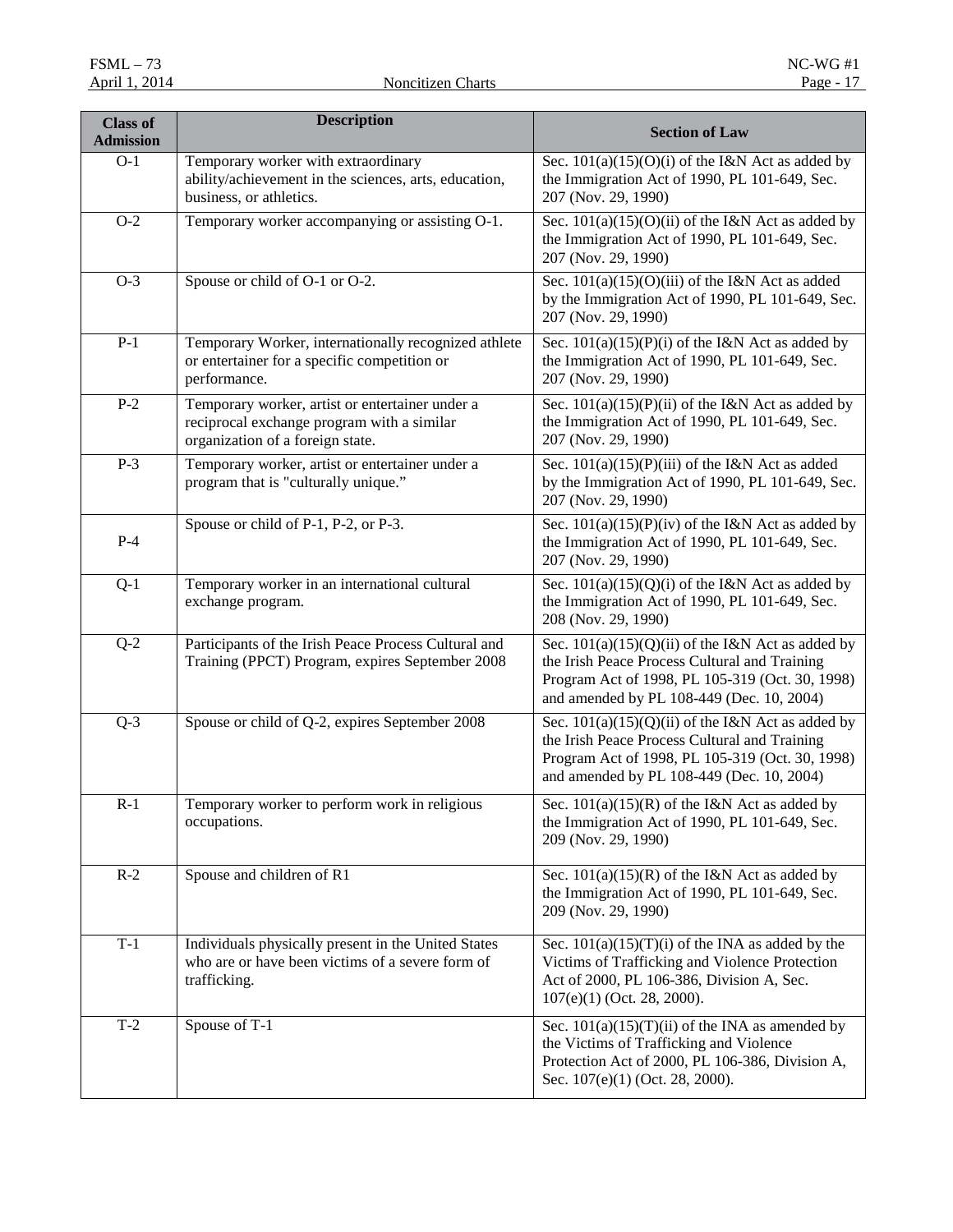| <b>Description</b><br><b>Class of</b><br><b>Admission</b> |                                                                                                                                                                                                                                | <b>Section of Law</b>                                                                                                                                                                                                                                                                 |  |
|-----------------------------------------------------------|--------------------------------------------------------------------------------------------------------------------------------------------------------------------------------------------------------------------------------|---------------------------------------------------------------------------------------------------------------------------------------------------------------------------------------------------------------------------------------------------------------------------------------|--|
| $T-3$                                                     | Child of T-1                                                                                                                                                                                                                   | Sec. $101(a)(15)(T)(ii)$ of the INA as amended by<br>the Victims of Trafficking and Violence<br>Protection Act of 2000, PL 106-386, Division A,<br>Sec. 107(e)(1) (Oct. 28, 2000).                                                                                                    |  |
| $T-4$                                                     | Parent of T-1<br>Sec. $101(a)(15)(T)(ii)$ of the INA as amended by<br>the Victims of Trafficking and Violence<br>Protection Act of 2000, PL 106-386, Division A,<br>Sec. 107(e)(1) (Oct. 28, 2000).                            |                                                                                                                                                                                                                                                                                       |  |
| $T-5$                                                     | Sibling of T-1                                                                                                                                                                                                                 | Sec. $101(a)(15)(T)(ii)$ of the INA as added by PL<br>108-193 Sec. $4(b)(1)(B)$ (Dec. 19, 2003) and as<br>amended by PL 109-162, Sec. 801(a)(2) (Jan. 5,<br>2006)                                                                                                                     |  |
| TD                                                        | Spouse or child of TN.                                                                                                                                                                                                         | Sec. 101(a)(15)(B), (E), and (L) and Sec. 214(e)<br>of the I&N Act as amended by the North<br>American Free Trade Agreement Implementation<br>Act, PL 103-182, Sec. 341(b) (Dec. 8, 1993)                                                                                             |  |
| <b>TN</b>                                                 | Canadian or Mexican citizen professional business<br>person engaged in business activities in the U.S.<br>(North American Free Trade Agreement.)                                                                               | Sec. $101(a)(15)(B)$ , (E), and (L) and Sec. $214(e)$<br>of the I&N Act as amended by the North<br>American Free Trade Agreement Implementation<br>Act, PL 103-182, Sec. 341(b) (Dec. 8, 1993)                                                                                        |  |
| $U-1$                                                     | Individuals who have suffered substantial physical or<br>mental abuse as victim of criminal activity.                                                                                                                          | Sec. $101(a)(15)(U)(i)$ of the INA as added by the<br>Victims of Trafficking and Violence Protection<br>Act of 2000, PL 106-386, Division B, 1513(b)<br>(Oct. 28, 2000)                                                                                                               |  |
| $U-2$                                                     | Spouse of U-1                                                                                                                                                                                                                  | Sec. $101(a)(15)(U)(ii)$ of the INA as added by the<br>Victims of Trafficking and Violence Protection<br>Act of 2000, PL 106-386, Division B, 1513(b)<br>(Oct. 28, 2000)                                                                                                              |  |
| $U-3$                                                     | Child of U-1                                                                                                                                                                                                                   | Sec. $101(a)(15)(U)(ii)$ of the INA as added by the<br>Victims of Trafficking and Violence Protection<br>Act of 2000, PL 106-386, Division B, 1513(b)<br>(Oct. 28, 2000)                                                                                                              |  |
| $U-4$                                                     | Parent of U-1                                                                                                                                                                                                                  | Sec. $101(a)(15)(U)(ii)$ of the INA as added by the<br>Victims of Trafficking and Violence Protection<br>Act of 2000, PL 106-386, Division B, 1513(b)<br>(Oct. 28, 2000)                                                                                                              |  |
| $U-5$                                                     | Unmarried, under 18, sibling of U-1                                                                                                                                                                                            | Sec. $101(a)(15)(U)(ii)$ of the INA as amended by<br>sec. 801(b) of the Violence Against Women and<br>DOJ Reauthorization Act of 2005, PL 109-162<br>(Jan. 5, 2006)                                                                                                                   |  |
| $V-1$                                                     | Nonimmigrant spouse of lawful permanent residents<br>waiting more than 3 years for an immigrant visa based<br>upon an immigrant petition filed on or before the<br>enactment date of the LIFE Act, as of December 28,<br>2000. | Sec. $101(a)(15)(V)$ of the INA as amended by the<br>Legal Immigration Family Equity (LIFE) Act as<br>part of the Departments of Commerce, Justice,<br>and State, the Judiciary, and Related Agencies<br>Appropriations Act of 2001, PL 106-553, Sec.<br>$1102(a)(3)$ (Dec. 21, 2000) |  |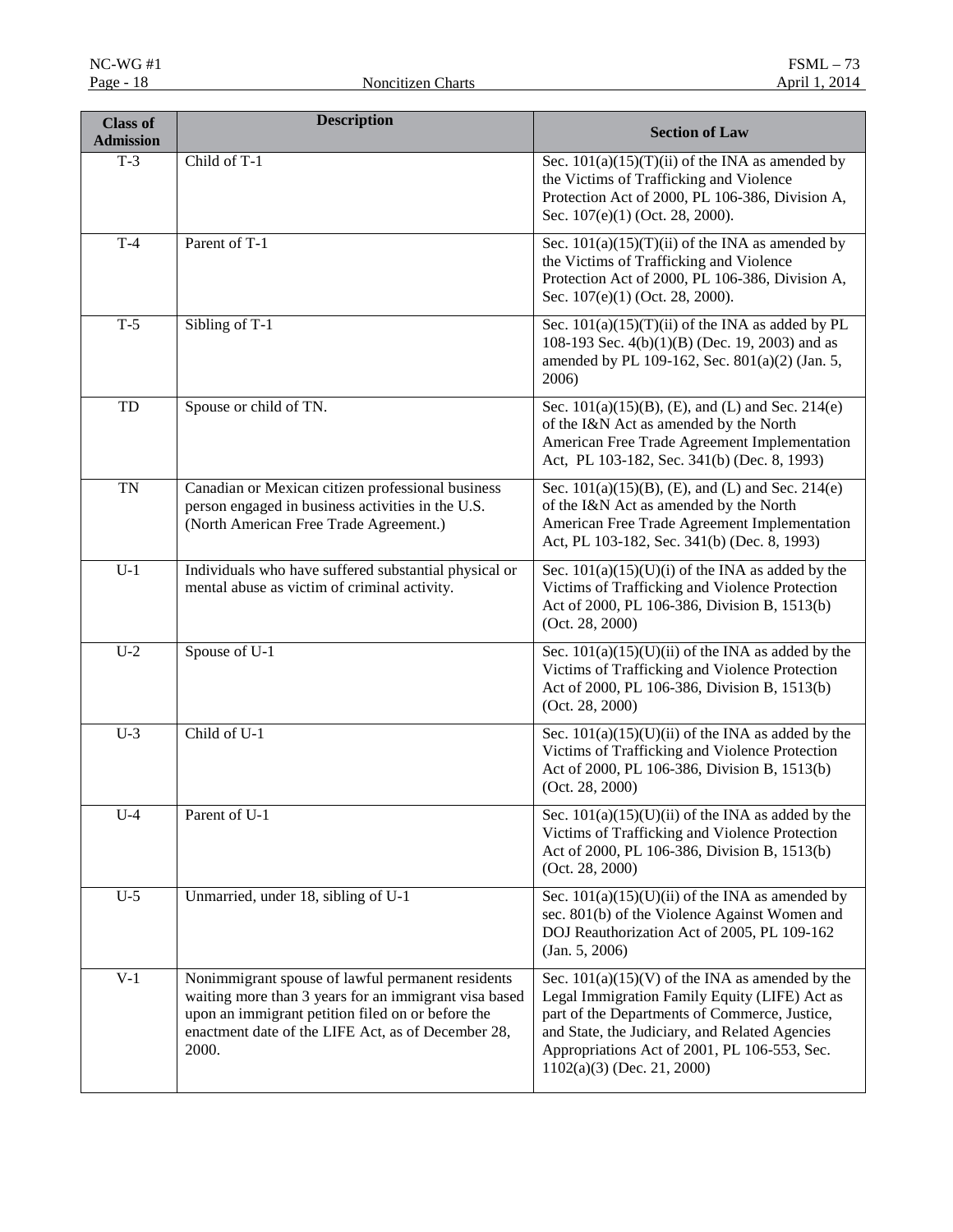| <b>Class of</b><br><b>Admission</b> | <b>Description</b>                                                                                                                                                                   | <b>Section of Law</b>                                                                                                                                                                                                                                                                 |
|-------------------------------------|--------------------------------------------------------------------------------------------------------------------------------------------------------------------------------------|---------------------------------------------------------------------------------------------------------------------------------------------------------------------------------------------------------------------------------------------------------------------------------------|
| $V-2$                               | Child of lawful permanent residents waiting more<br>than 3 years for an immigrant visa based upon an<br>immigrant petition filed on or before the enactment<br>date of the LIFE Act. | Sec. $101(a)(15)(V)$ of the INA as amended by the<br>Legal Immigration Family Equity (LIFE) Act as<br>part of the Departments of Commerce, Justice,<br>and State, the Judiciary, and Related Agencies<br>Appropriations Act of 2001, PL 106-553, Sec.<br>$1102(a)(3)$ (Dec. 21, 2000) |
| $V-3$                               | Child of V-1 or V-2.                                                                                                                                                                 | Sec. $101(a)(15)(V)$ of the INA as amended by the<br>Legal Immigration Family Equity (LIFE) Act as<br>part of the Departments of Commerce, Justice,<br>and State, the Judiciary, and Related Agencies<br>Appropriations Act of 2001, PL 106-553, Sec.<br>$1102(a)(3)$ (Dec. 21, 2000) |
| <b>WB</b>                           | Temporary visitor for business admitted without visa<br>under the Visa Waiver Program.                                                                                               | Sec. 217 of the I&N Act as added by IRCA, PL<br>99-603, Sec. 313 (Nov. 6, 1986); revised by the<br>Immigration Act of 1990, PL 101-649, Sec. 201<br>(Nov. 29, 1990)                                                                                                                   |
| <b>WT</b>                           | Temporary visitor for pleasure admitted without visa<br>under the Visa Waiver Program.                                                                                               | Sec. 217 of the I&N Act as added by IRCA, PL<br>99-603, Sec. 313 (Nov. 6, 1986); revised by the<br>Immigration Act of 1990, PL 101-649, Sec. 201<br>(Nov. 29, 1990)                                                                                                                   |

Use the following procedures to determine if a Hmong or a Highland Laotian meet alien status requirement only if the person is not a U.S. citizen or is not eligible under any other noncitizen category.

- (A) Identify if each household member is a tribal member, spouse, unmarried dependent child or an unmarried surviving spouse. A household can have several, one, or no tribal members.
- (B) Check the birth date of the tribal member. If the DOB is before May 8, 1975, call the Program Analyst on noncitizen policies to check if the person is on the Refugee Data Center (RDC) list. If the DOB is after May 7, 1975, the person is ineligible as a tribal member. Determine if he/she can qualify as a spouse, an unmarried dependent child, or an unremarried surviving spouse of a tribal member.
- (C) If the tribal member does not appear on the RDC list, do the following:
	- (1) Check the country of birth (COB) on the USCIS document of the tribal member. Most eligible tribal members will be coded as "203" for Laos. A small percentage of tribal members were born in other countries such as:

| " $263$ " (Thailand) | " $245$ " (China) |
|----------------------|-------------------|
| "260" (Philippines)  | "201" (Cambodia)  |
| " $266$ " (Vietnam)  | "248" (Indonesia) |

(2) Check the code on the USCIS document. Most eligible tribal members entered the U.S. as refugees and will be coded as one of the following: